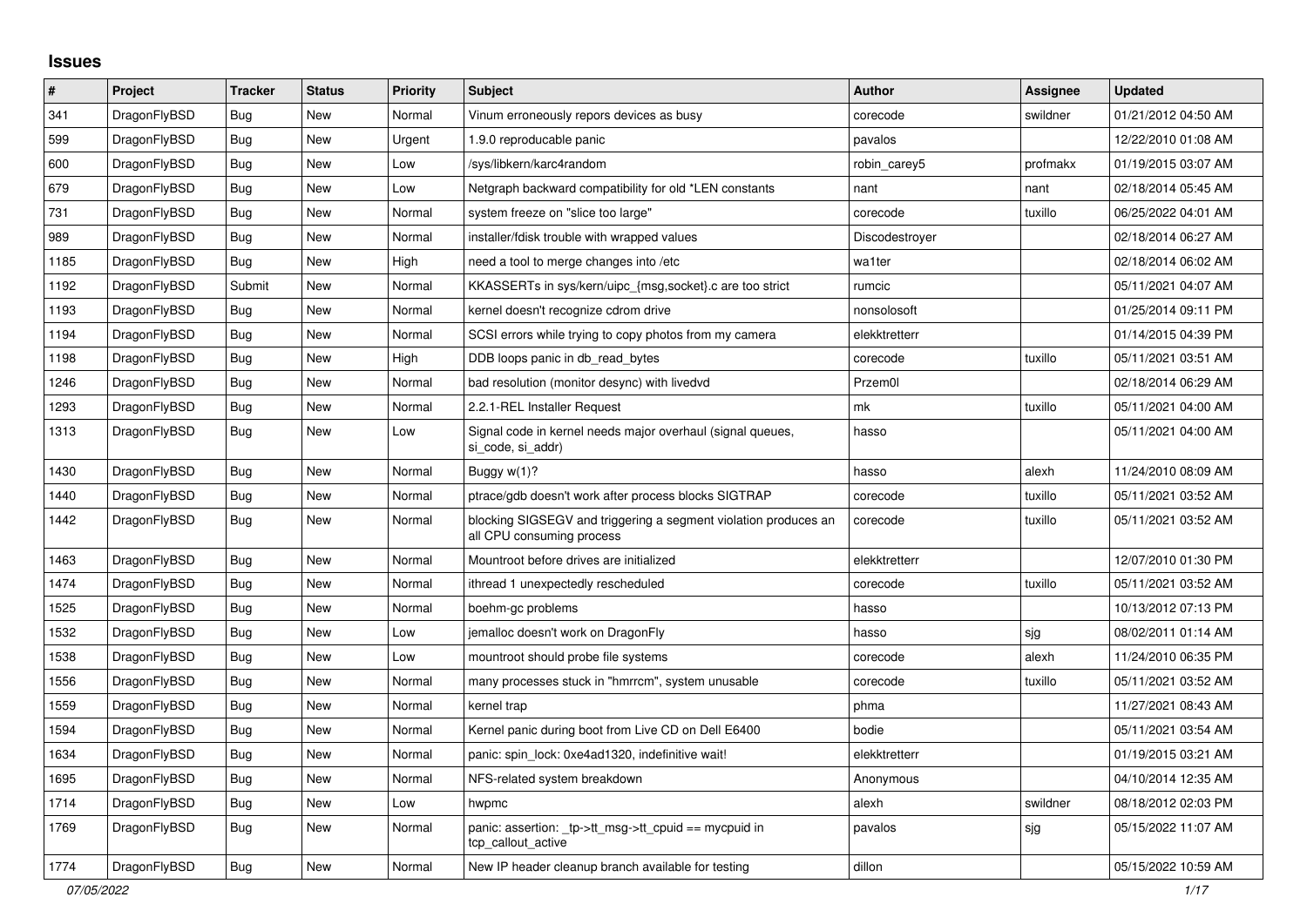| $\#$ | Project      | <b>Tracker</b> | <b>Status</b> | <b>Priority</b> | <b>Subject</b>                                                                                                                                                                                    | <b>Author</b>      | Assignee | <b>Updated</b>      |
|------|--------------|----------------|---------------|-----------------|---------------------------------------------------------------------------------------------------------------------------------------------------------------------------------------------------|--------------------|----------|---------------------|
| 1786 | DragonFlyBSD | <b>Bug</b>     | <b>New</b>    | Normal          | Calling NULL function pointer initiates panic loop                                                                                                                                                | sjg                |          | 10/11/2010 05:28 PM |
| 1818 | DragonFlyBSD | <b>Bug</b>     | <b>New</b>    | Normal          | panic: Bad tailg NEXT (kqueue issue ?)                                                                                                                                                            | ftigeot            |          | 05/15/2022 11:40 AM |
| 1826 | DragonFlyBSD | Bug            | New           | Normal          | panic during boot: assertion so->so_port  in tcp_input                                                                                                                                            | ftigeot            |          | 05/15/2022 11:05 AM |
| 1836 | DragonFlyBSD | Bug            | <b>New</b>    | Normal          | Incorrect TCP checksum show up in tcpdump                                                                                                                                                         | robgar1            |          | 05/15/2022 11:22 AM |
| 1850 | DragonFlyBSD | Bug            | New           | Normal          | volume-add on hammer root fs panic                                                                                                                                                                | Johannes.Hofmann   |          | 04/18/2019 04:27 AM |
| 1861 | DragonFlyBSD | <b>Bug</b>     | New           | Normal          | panic via kprintf (lockmgr called in a hard section)                                                                                                                                              | vsrinivas          |          | 10/11/2010 12:56 AM |
| 1867 | DragonFlyBSD | <b>Bug</b>     | <b>New</b>    | Normal          | it(4) motherboard and fan problems                                                                                                                                                                | tuxillo            |          | 07/08/2011 10:48 AM |
| 1873 | DragonFlyBSD | Bug            | New           | Normal          | Panic upon usb mouse detach and reattaching                                                                                                                                                       | rumcic             |          | 02/01/2011 09:53 AM |
| 1874 | DragonFlyBSD | Bug            | New           | Normal          | mpd listening on all IPs, accepting only on one                                                                                                                                                   | rumcic             |          | 05/08/2011 01:01 PM |
| 1876 | DragonFlyBSD | <b>Bug</b>     | New           | Normal          | devfs in jail + logging out from console(ttyv1+) -> panic                                                                                                                                         | qhwt.dfly          | tuxillo  | 05/31/2022 03:24 PM |
| 1877 | DragonFlyBSD | Bug            | New           | Normal          | Freeze during 1st hammer cleanup after new install                                                                                                                                                | elekktretterr      |          | 05/15/2022 11:43 AM |
| 1882 | DragonFlyBSD | <b>Bug</b>     | <b>New</b>    | Low             | Idea for handling new USB vendor/device codes                                                                                                                                                     | bmk                |          | 10/20/2010 12:15 PM |
| 1884 | DragonFlyBSD | <b>Bug</b>     | New           | Normal          | System completely freezes while listening music (devbuf: malloc<br>limit exceeded)                                                                                                                | shamaz             |          | 01/24/2011 05:00 PM |
| 1899 | DragonFlyBSD | <b>Bug</b>     | New           | Normal          | Keyboard doesn't work                                                                                                                                                                             | fransm             |          | 05/15/2022 03:32 PM |
| 1907 | DragonFlyBSD | <b>Bug</b>     | New           | Normal          | Hammer crash in hammer flusher flush()                                                                                                                                                            | swildner           |          | 11/11/2010 05:07 AM |
| 1913 | DragonFlyBSD | Bug            | New           | Normal          | panic: assertion: ip->flush state != HAMMER FST FLUSH in<br>hammer_flush_inode_core                                                                                                               | swildner           |          | 11/20/2010 05:27 PM |
| 1916 | DragonFlyBSD | <b>Bug</b>     | New           | Normal          | Constant crashes on x86 64 with UFS                                                                                                                                                               | lentferj           |          | 11/21/2010 07:40 PM |
| 1917 | DragonFlyBSD | <b>Bug</b>     | New           | Normal          | panic: assertion: (RB_EMPTY(&ip->rec_tree) && (ip->flags &<br>HAMMER INODE_XDIRTY) == 0)    (!RB_EMPTY(&ip->rec_tree)<br>&& (ip->flags & HAMMER_INODE_XDIRTY) != 0) in<br>hammer_flush_inode_done | qhwt.dfly          |          | 11/24/2010 03:23 AM |
| 1920 | DragonFlyBSD | <b>Bug</b>     | New           | High            | system hangs                                                                                                                                                                                      | zhtw               |          | 11/22/2010 08:59 AM |
| 1923 | DragonFlyBSD | <b>Bug</b>     | New           | Normal          | Abysmal NFS performance with IPv6                                                                                                                                                                 | ftigeot            |          | 12/05/2010 09:34 PM |
| 1935 | DragonFlyBSD | <b>Bug</b>     | <b>New</b>    | Normal          | mouse does not work after switching between x and console                                                                                                                                         | shamaz             |          | 12/13/2010 10:06 AM |
| 1939 | DragonFlyBSD | Bug            | New           | Normal          | Panic on nightly build and stress test box                                                                                                                                                        | lentferj           |          | 12/18/2010 08:41 AM |
| 1941 | DragonFlyBSD | Bug            | New           | Normal          | wlan config crash                                                                                                                                                                                 | abandon.every.hope |          | 12/24/2010 07:54 PM |
| 1942 | DragonFlyBSD | Bug            | New           | Normal          | locking against myself in getcacheblk()?                                                                                                                                                          | ghwt.dfly          |          | 05/31/2022 02:15 PM |
| 1943 | DragonFlyBSD | <b>Bug</b>     | New           | Normal          | hammer assertion panic                                                                                                                                                                            | peter              |          | 12/27/2010 12:45 AM |
| 1944 | DragonFlyBSD | Bug            | New           | Normal          | panic: backing object 0xdea7b258 was somehow re-referenced<br>during collapse!                                                                                                                    | sepherosa          |          | 12/27/2010 02:06 AM |
| 1946 | DragonFlyBSD | <b>Bug</b>     | New           | Normal          | ieee80211 panic                                                                                                                                                                                   | pavalos            | josepht  | 01/27/2011 06:00 PM |
| 1947 | DragonFlyBSD | <b>Bug</b>     | New           | Low             | GA-880GM-UD2H (rev. 1.3) AHCI fails to detect disks at the end of<br>the RAID controller                                                                                                          | eocallaghan        |          | 11/27/2021 08:46 AM |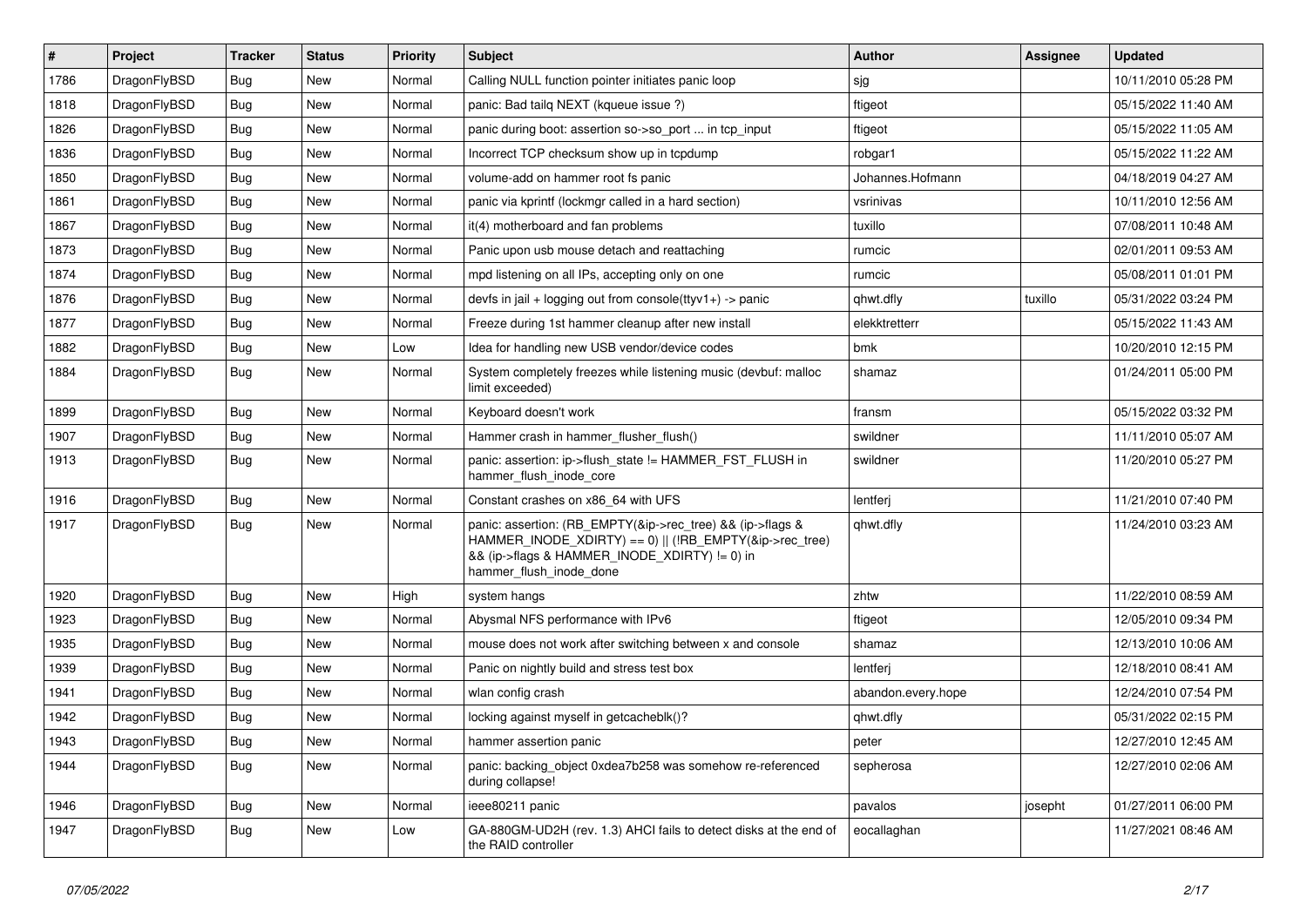| $\sharp$ | Project      | <b>Tracker</b> | <b>Status</b> | <b>Priority</b> | Subject                                                                                    | <b>Author</b>     | Assignee | <b>Updated</b>      |
|----------|--------------|----------------|---------------|-----------------|--------------------------------------------------------------------------------------------|-------------------|----------|---------------------|
| 1949     | DragonFlyBSD | <b>Bug</b>     | New           | Normal          | iwn panic                                                                                  | pavalos           |          | 01/30/2011 03:21 AM |
| 1951     | DragonFlyBSD | Bug            | <b>New</b>    | Normal          | dma_timeouts at phyaddr on a good hdd                                                      | peur.neu          |          | 01/04/2011 07:12 AM |
| 1959     | DragonFlyBSD | <b>Bug</b>     | New           | Normal          | DFBSD v2.9.1.422.gc98f2 - Panic during boot - IPv6 and PF                                  | tuxillo           |          | 01/13/2011 03:37 AM |
| 1961     | DragonFlyBSD | <b>Bug</b>     | <b>New</b>    | Normal          | Can't create dump from DDB                                                                 | shamaz            |          | 01/29/2011 09:02 PM |
| 1964     | DragonFlyBSD | Bug            | <b>New</b>    | Normal          | iwn (panic assertion : wlan assert serialized)                                             | sjmm.ptr          | josepht  | 02/01/2011 12:57 PM |
| 1969     | DragonFlyBSD | <b>Bug</b>     | <b>New</b>    | Normal          | pf-related network problem                                                                 | pavalos           | lentferj | 02/01/2011 06:57 PM |
| 1975     | DragonFlyBSD | <b>Bug</b>     | New           | Normal          | Applications seg fault in select() and poll()                                              | rumcic            |          | 05/31/2022 02:58 PM |
| 1982     | DragonFlyBSD | <b>Bug</b>     | <b>New</b>    | Low             | There is no linuxulator on x86-64                                                          | herrgard          |          | 05/31/2022 02:25 PM |
| 1984     | DragonFlyBSD | <b>Bug</b>     | New           | Normal          | hammer mount fails after crash - HAMMER: FIFO record bad head<br>signature                 | thomas.nikolajsen |          | 03/08/2011 06:57 PM |
| 1990     | DragonFlyBSD | Bug            | <b>New</b>    | Normal          | /mnt too large to mount                                                                    | peur.neu          |          | 02/16/2011 11:24 PM |
| 2004     | DragonFlyBSD | <b>Bug</b>     | New           | Normal          | LWKT WAIT IPIQ panic                                                                       | steve             |          | 03/08/2011 05:46 PM |
| 2008     | DragonFlyBSD | <b>Bug</b>     | New           | Normal          | lwkt setcpu remote: td->td flags 00800621 console flood                                    | pavalos           |          | 03/06/2011 09:37 PM |
| 2020     | DragonFlyBSD | <b>Bug</b>     | <b>New</b>    | Low             | Port brcm80211 driver from Linux to DragonFly BSD                                          | studer            |          | 03/05/2011 10:54 PM |
| 2042     | DragonFlyBSD | <b>Bug</b>     | New           | Normal          | kernel panic, when run boot0cfg                                                            | sepherosa         |          | 05/31/2022 03:01 PM |
| 2045     | DragonFlyBSD | <b>Bug</b>     | <b>New</b>    | Normal          | ral(4): Fatal trap 12: page fault while in kernel mode (two panics)                        | herrgard          |          | 11/03/2011 05:34 PM |
| 2048     | DragonFlyBSD | <b>Bug</b>     | New           | Normal          | panic: ffs_sync: rofs mod                                                                  | pavalos           |          | 04/12/2011 05:45 AM |
| 2051     | DragonFlyBSD | <b>Bug</b>     | <b>New</b>    | Normal          | No ipv6 lan route entry created on 2.10                                                    | ftigeot           |          | 04/21/2011 10:37 AM |
| 2052     | DragonFlyBSD | <b>Bug</b>     | <b>New</b>    | Normal          | Kernel panic: CPU APIC ID out of range                                                     | Anonymous         |          | 05/02/2011 11:06 AM |
| 2055     | DragonFlyBSD | <b>Bug</b>     | <b>New</b>    | Normal          | $ssh + IPV6 + bridge \Rightarrow connection freezes$                                       | steve             |          | 04/24/2011 07:13 PM |
| 2061     | DragonFlyBSD | <b>Bug</b>     | <b>New</b>    | Normal          | USB keyboard boot panic                                                                    | sjg               |          | 05/04/2012 12:20 AM |
| 2067     | DragonFlyBSD | <b>Bug</b>     | New           | Normal          | sound/pcm: "play interrupt timeout, channel dead"                                          | matthiasr         |          | 05/11/2021 03:55 AM |
| 2071     | DragonFlyBSD | Bug            | New           | High            | Panic on assertion: (int)(flg->seq - seq) > 0 in hammer_flusher_flush<br>after inode error | vsrinivas         |          | 06/12/2011 07:59 AM |
| 2072     | DragonFlyBSD | Bug            | New           | Normal          | Fatal trap 12: stopped at lwkt_send_ipiq3                                                  | rumcic            |          | 05/17/2011 04:12 AM |
| 2075     | DragonFlyBSD | <b>Bug</b>     | New           | Normal          | pflogd on x86_64                                                                           | fanch             |          | 05/16/2011 04:04 PM |
| 2077     | DragonFlyBSD | <b>Bug</b>     | <b>New</b>    | Normal          | USB devices conflicting                                                                    | srussell          |          | 05/17/2011 05:12 PM |
| 2078     | DragonFlyBSD | Bug            | New           | Normal          | DFBSD i386 v2.11.0.201.g3ed2f - Panic during installworld into a<br>vn0 device             | tuxillo           |          | 05/19/2011 07:50 PM |
| 2080     | DragonFlyBSD | Bug            | New           | Normal          | panic: lockmgr thrd sleep: called from interrupt, ipi, or hard code<br>section             | rumcic            |          | 05/30/2011 05:06 PM |
| 2082     | DragonFlyBSD | Bug            | <b>New</b>    | Normal          | dfbsd 2.10.1 amd64 - mc port build error with 'bmake bin-install'                          | sun-doctor        |          | 05/25/2011 07:18 PM |
| 2084     | DragonFlyBSD | <b>Bug</b>     | New           | Normal          | DFBSD v2.11.0.242.g4d317 - panic: zone: entry not free                                     | tuxillo           |          | 07/03/2012 01:23 AM |
| 2085     | DragonFlyBSD | Bug            | New           | Normal          | panic: assertion: (m->flags & PG_MAPPED) == 0 in<br>vm_page_free_toq                       | vsrinivas         |          | 06/10/2011 07:48 AM |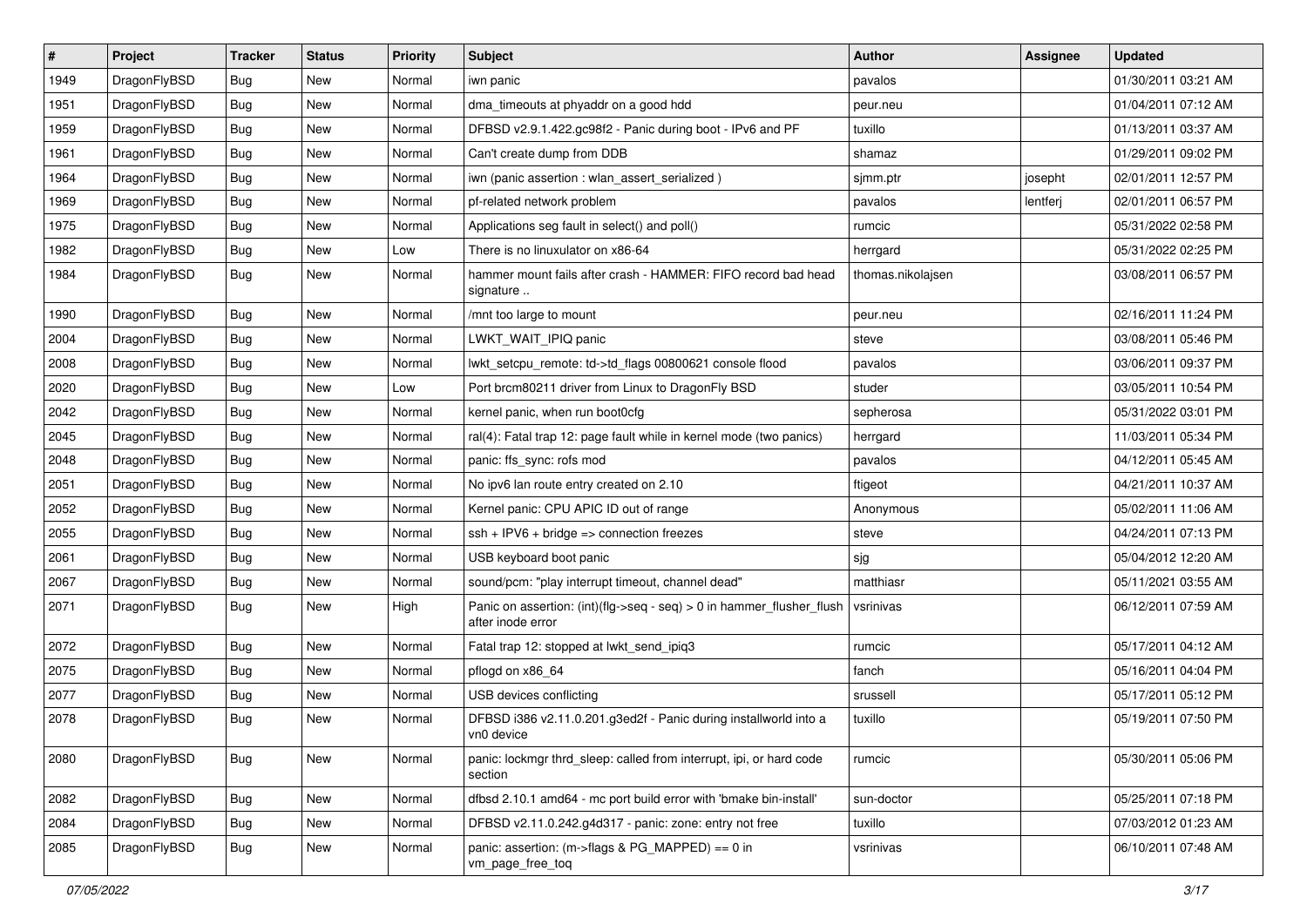| #    | Project      | <b>Tracker</b> | <b>Status</b> | <b>Priority</b> | <b>Subject</b>                                                                         | Author        | Assignee  | <b>Updated</b>      |
|------|--------------|----------------|---------------|-----------------|----------------------------------------------------------------------------------------|---------------|-----------|---------------------|
| 2092 | DragonFlyBSD | Bug            | <b>New</b>    | Normal          | Panic: Bad link elm 0x next->prev != elm                                               | masterblaster | dillon    | 12/04/2011 12:49 PM |
| 2094 | DragonFlyBSD | Bug            | <b>New</b>    | Normal          | Segfault when gdb printing backtrace from core dump                                    | greenrd       |           | 06/25/2011 04:14 PM |
| 2095 | DragonFlyBSD | <b>Bug</b>     | New           | Low             | Running installer post-install: Unsupported DFUI transport"                            | greenrd       |           | 06/26/2011 09:20 AM |
| 2098 | DragonFlyBSD | Submit         | New           | Normal          | [PATCH] correct ath man page example<br>(/usr/src/share/man/man4/ath.4)                | nobody        |           | 11/15/2011 12:27 AM |
| 2099 | DragonFlyBSD | <b>Bug</b>     | New           | Normal          | page fault panic in vm system                                                          | pavalos       |           | 07/10/2011 08:51 AM |
| 2104 | DragonFlyBSD | Bug            | <b>New</b>    | Normal          | network configuration seg. fault on install CD                                         | navratil      |           | 07/26/2011 07:55 AM |
| 2107 | DragonFlyBSD | <b>Bug</b>     | New           | Normal          | 2.10.1 sata dvd drive issue                                                            | ausppc        |           | 07/31/2011 08:41 PM |
| 2113 | DragonFlyBSD | Bug            | New           | Normal          | nmalloc threaded program fork leak                                                     | vsrinivas     | vsrinivas | 08/11/2011 07:25 PM |
| 2115 | DragonFlyBSD | Bug            | <b>New</b>    | Normal          | [msk] system freeze after receive some paquet                                          | bsdsx         |           | 08/22/2011 10:22 AM |
| 2117 | DragonFlyBSD | <b>Bug</b>     | New           | High            | ACPI and/or bce(4) problem with 2.11.0.673.g0d557 on HP DL380<br>G6                    | pauska        |           | 08/22/2011 10:15 AM |
| 2122 | DragonFlyBSD | Submit         | New           | Normal          | [Review] Fixes to the VFS layer                                                        | ftigeot       |           | 05/31/2022 03:25 PM |
| 2123 | DragonFlyBSD | Bug            | New           | Normal          | hammer is losing files                                                                 | schmir        |           | 08/30/2011 07:56 PM |
| 2124 | DragonFlyBSD | Bug            | <b>New</b>    | Normal          | getty repeating too quickly on port /dev/ttyv0                                         | sgeorge.ml    |           | 09/01/2011 04:28 AM |
| 2125 | DragonFlyBSD | <b>Bug</b>     | New           | Normal          | Weird garbage in dmesg                                                                 | herrgard      |           | 08/30/2011 08:04 PM |
| 2129 | DragonFlyBSD | Bug            | New           | Normal          | DFBSD v2.11.0.661.gf9438 i386 - panic: lockmgr thrd_sleep                              | tuxillo       |           | 09/05/2011 09:49 AM |
| 2136 | DragonFlyBSD | Bug            | <b>New</b>    | Normal          | socketpair() doesn't free file descriptors on copyout failure                          | vsrinivas     |           | 04/05/2013 09:13 AM |
| 2138 | DragonFlyBSD | <b>Bug</b>     | New           | Normal          | > 100% CPU usage                                                                       | robin.carey1  |           | 09/26/2011 12:20 PM |
| 2140 | DragonFlyBSD | Bug            | <b>New</b>    | High            | hammer_io_delallocate panic with 'duplicate entry' message                             | ttw           |           | 10/07/2011 12:22 PM |
| 2141 | DragonFlyBSD | <b>Bug</b>     | New           | Urgent          | loader and/or documentation broken                                                     | sjg           |           | 01/20/2012 10:51 AM |
| 2153 | DragonFlyBSD | <b>Bug</b>     | New           | Normal          | Too many unuseful warnings at boot                                                     | juanfra684    |           | 10/18/2011 10:16 PM |
| 2154 | DragonFlyBSD | <b>Bug</b>     | New           | Normal          | vkernel copyout() doesn't return EFAULT on error                                       | vsrinivas     |           | 10/20/2011 03:53 AM |
| 2158 | DragonFlyBSD | <b>Bug</b>     | New           | Normal          | iwn panics with assertion on boot.                                                     | eocallaghan   |           | 10/24/2011 04:13 PM |
| 2161 | DragonFlyBSD | Bug            | New           | Normal          | Outdated xorg.conf file gets installed into etc and screws up mouse                    | eocallaghan   |           | 10/27/2011 01:51 PM |
| 2164 | DragonFlyBSD | Bug            | New           | Normal          | panic on reboot from usb.                                                              | eocallaghan   |           | 10/27/2011 09:29 AM |
| 2166 | DragonFlyBSD | <b>Bug</b>     | New           | Normal          | DFBSD v2.13.0.109.g05b9d - Strange lockups                                             | tuxillo       |           | 10/29/2011 11:20 AM |
| 2167 | DragonFlyBSD | <b>Bug</b>     | New           | Normal          | shutdown/reboot fails after uptime msg                                                 | marino        |           | 11/28/2011 03:01 AM |
| 2171 | DragonFlyBSD | Bug            | New           | Normal          | DFBSD v2.13.0.151.gdc8442 - panic: assertion "(*ptep &<br>$(PG_MANAGED PG_V)$ == PG_V" | tuxillo       |           | 11/04/2011 05:06 PM |
| 2182 | DragonFlyBSD | <b>Bug</b>     | New           | Normal          | if msk PHY FIFO underrun/overflow                                                      | nonsolosoft   |           | 09/03/2012 06:39 AM |
| 2199 | DragonFlyBSD | <b>Bug</b>     | New           | Normal          | screen segfaults if utmpx isn't present                                                | pavalos       |           | 11/15/2011 10:52 PM |
| 2210 | DragonFlyBSD | Bug            | New           | Normal          | Bugtracker cannot assign default project for new users                                 | ahuete.devel  |           | 11/17/2011 11:30 AM |
| 2224 | DragonFlyBSD | Bug            | New           | Normal          | v2.13.0.291.gaa7ec - Panic on fq while installing world                                | tuxillo       |           | 11/18/2011 01:40 AM |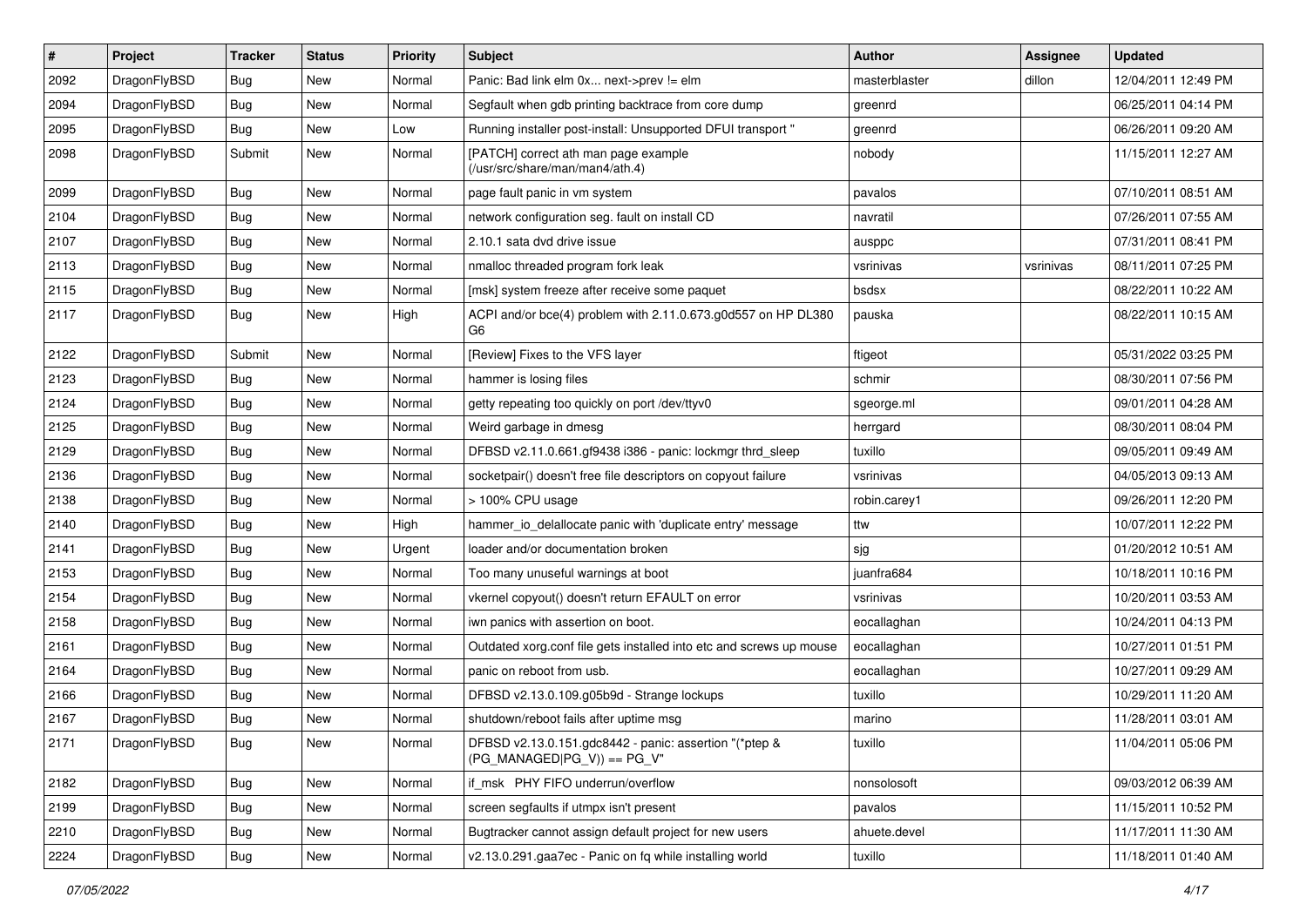| #    | Project      | <b>Tracker</b> | <b>Status</b> | <b>Priority</b> | Subject                                                                                                    | Author      | Assignee  | <b>Updated</b>      |
|------|--------------|----------------|---------------|-----------------|------------------------------------------------------------------------------------------------------------|-------------|-----------|---------------------|
| 2245 | DragonFlyBSD | Bug            | New           | Normal          | panic: assertion "ref < &td->td_toks_end" failed in lwkt_gettoken at<br>/usr/src/sys/kern/lwkt_token.c:588 | juanfra684  |           | 11/22/2011 07:41 PM |
| 2248 | DragonFlyBSD | <b>Bug</b>     | <b>New</b>    | Normal          | sysctl panic                                                                                               | pavalos     |           | 11/23/2011 06:23 PM |
| 2250 | DragonFlyBSD | <b>Bug</b>     | New           | Normal          | Kernel panic                                                                                               | adamk       |           | 11/23/2018 01:10 AM |
| 2252 | DragonFlyBSD | <b>Bug</b>     | <b>New</b>    | Low             | snd hda not useable if loaded via /boot/loader.conf                                                        | xbit        | swildner  | 12/14/2011 12:23 AM |
| 2254 | DragonFlyBSD | <b>Bug</b>     | New           | Normal          | panic: assertion "ref < &td->td toks end" failed in lwkt gettoken at<br>/usr/src/sys/kern/lwkt token.c:588 | eocallaghan |           | 12/05/2011 10:21 PM |
| 2265 | DragonFlyBSD | Bug            | <b>New</b>    | Normal          | mbsrtowcs does not properly handle invalid mbstate t in ps                                                 | c.turner1   | swildner  | 01/10/2012 07:56 PM |
| 2283 | DragonFlyBSD | <b>Bug</b>     | New           | Normal          | DFBSD DragonFly v2.13.0.957.g4f459 - pmap_release: page<br>should already be gone 0xc27120bc               | tuxillo     |           | 01/23/2012 03:03 AM |
| 2287 | DragonFlyBSD | Bug            | <b>New</b>    | Normal          | HAMMER(ROOT) Illegal UNDO TAIL signature at<br>300000001967c000                                            | y0n3t4n1    |           | 11/07/2018 01:22 AM |
| 2292 | DragonFlyBSD | <b>Bug</b>     | <b>New</b>    | Normal          | re interface with jumbo frames (mtu larger than 1500) hangs after<br>some traffic                          | Anonymous   |           | 01/31/2012 12:11 AM |
| 2297 | DragonFlyBSD | Bug            | <b>New</b>    | Normal          | strange NFS (client) error messages / problems                                                             | Anonymous   |           | 02/19/2012 02:59 PM |
| 2306 | DragonFlyBSD | <b>Bug</b>     | <b>New</b>    | Normal          | a crash starts the kernel debugger in text mode, but just reboots in X                                     | phma        |           | 02/11/2012 08:02 PM |
| 2308 | DragonFlyBSD | <b>Bug</b>     | New           | Normal          | System freeze when unloading snd hda                                                                       | jaydg       |           | 02/19/2012 07:15 AM |
| 2311 | DragonFlyBSD | <b>Bug</b>     | <b>New</b>    | Normal          | Xorg crash having something to do with drm                                                                 | phma        |           | 02/22/2012 09:59 AM |
| 2316 | DragonFlyBSD | <b>Bug</b>     | New           | Normal          | Ungraceful invalid password handling for adding a new user in the<br>installer                             | rune        |           | 04/27/2012 11:23 PM |
| 2319 | DragonFlyBSD | Bug            | <b>New</b>    | Normal          | crypt/passwd forward compat                                                                                | c.turner1   |           | 02/28/2012 12:39 PM |
| 2324 | DragonFlyBSD | Bug            | <b>New</b>    | Normal          | natacotrol support > 2TB not working even after the ftigeot patch                                          | zenny       |           | 03/03/2012 01:00 AM |
| 2329 | DragonFlyBSD | <b>Bug</b>     | New           | Normal          | ibm x3550 & acpi                                                                                           | ano         |           | 06/03/2014 11:37 AM |
| 2331 | DragonFlyBSD | <b>Bug</b>     | New           | Normal          | reading mouse mode from unopen file descriptor hangs mouse<br>driver                                       | phma        |           | 03/14/2012 09:43 AM |
| 2369 | DragonFlyBSD | Bug            | <b>New</b>    | Normal          | panic: Bad link elm 0xffffffe07edf6068 next->prev != elm                                                   | jaydg       |           | 08/15/2012 03:04 AM |
| 2370 | DragonFlyBSD | <b>Bug</b>     | New           | Normal          | panic: ffs valloc: dup alloc                                                                               | marino      | vsrinivas | 02/01/2013 09:28 AM |
| 2371 | DragonFlyBSD | <b>Bug</b>     | New           | Normal          | Timezone problem with America/Sao Paulo                                                                    | raitech     |           | 05/17/2012 01:42 PM |
| 2387 | DragonFlyBSD | <b>Bug</b>     | <b>New</b>    | Normal          | hammer ignores -t during dedup                                                                             | phma        |           | 06/17/2012 12:30 PM |
| 2389 | DragonFlyBSD | Bug            | <b>New</b>    | Normal          | computer crashed while listing processes                                                                   | phma        |           | 06/18/2012 02:49 PM |
| 2403 | DragonFlyBSD | Bug            | <b>New</b>    | Low             | newfs -E doesn't handle /dev/serno device names properly                                                   | ftigeot     |           | 08/17/2012 05:07 AM |
| 2412 | DragonFlyBSD | Bug            | New           | Normal          | wlan0 fails to get address via dhclient                                                                    | nonsolosoft |           | 08/30/2012 05:55 AM |
| 2416 | DragonFlyBSD | <b>Bug</b>     | New           | Normal          | entry can be removed on mounted nfs filesystem                                                             | ftigeot     | tuxillo   | 06/03/2014 04:40 AM |
| 2421 | DragonFlyBSD | Bug            | New           | High            | Kernel panic: vm_fault: page 0xc0f70000 not busy!                                                          | lentferj    |           | 10/03/2012 08:16 AM |
| 2423 | DragonFlyBSD | <b>Bug</b>     | New           | Urgent          | After multiple panics/locks, hitting KKASSERT in<br>hammer_init_cursor                                     | rumcic      |           | 09/18/2012 02:28 AM |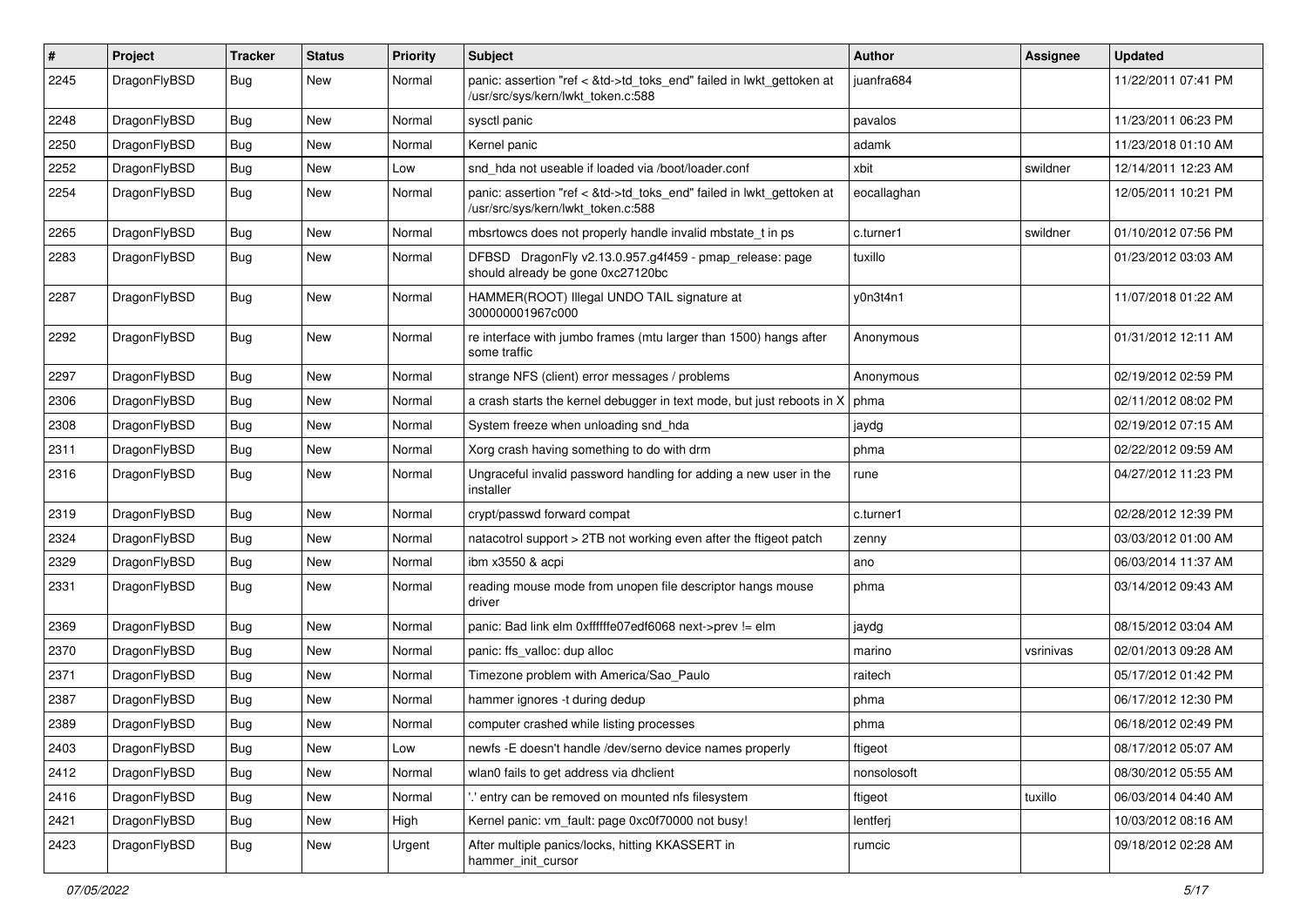| #    | Project      | <b>Tracker</b> | <b>Status</b> | <b>Priority</b> | <b>Subject</b>                                                                                                               | <b>Author</b>     | Assignee  | <b>Updated</b>      |
|------|--------------|----------------|---------------|-----------------|------------------------------------------------------------------------------------------------------------------------------|-------------------|-----------|---------------------|
| 2430 | DragonFlyBSD | Bug            | <b>New</b>    | Normal          | Alternate Password Hash method                                                                                               | robin.carey1      |           | 10/07/2012 06:28 AM |
| 2434 | DragonFlyBSD | <b>Bug</b>     | <b>New</b>    | Normal          | BTX Halted - Boot fails on USB/GUI                                                                                           | lucmv             |           | 10/17/2012 08:12 PM |
| 2436 | DragonFlyBSD | Bug            | New           | Normal          | panic: assertion "lp->lwp_qcpu == dd->cpuid" failed in<br>dfly_acquire_curproc                                               | thomas.nikolajsen |           | 01/23/2013 11:07 AM |
| 2444 | DragonFlyBSD | Bug            | <b>New</b>    | Normal          | Crash during Hammer overnight cleanup                                                                                        | justin            |           | 11/04/2012 07:58 AM |
| 2453 | DragonFlyBSD | <b>Bug</b>     | New           | Normal          | panic: assertion "gd->gd_spinlocks == 0" failed                                                                              | Johannes.Hofmann  |           | 11/12/2012 12:54 PM |
| 2473 | DragonFlyBSD | Bug            | <b>New</b>    | Normal          | Kernel crash when trying to up the wpi0 device (Dfly<br>v3.3.0.758.g47388-DEVELOPMENT)                                       | tomaz             |           | 02/24/2014 08:50 AM |
| 2489 | DragonFlyBSD | Bug            | <b>New</b>    | Normal          | nmalloc doesn't cache VA for allocations > 8KB                                                                               | vsrinivas         |           | 06/10/2014 05:51 AM |
| 2490 | DragonFlyBSD | <b>Bug</b>     | <b>New</b>    | Normal          | nmalloc should color addresses to avoid cache bank conflictsw                                                                | vsrinivas         |           | 06/10/2014 05:51 AM |
| 2493 | DragonFlyBSD | Bug            | <b>New</b>    | Normal          | vidcontrol: invalid video mode name                                                                                          | Svarov            |           | 01/24/2013 09:55 AM |
| 2495 | DragonFlyBSD | <b>Bug</b>     | <b>New</b>    | High            | DFBSD v3.3.0.960.g553fe7 - ocnt != 0" failed in<br>prop_object_release                                                       | tuxillo           |           | 05/31/2022 04:08 PM |
| 2496 | DragonFlyBSD | <b>Bug</b>     | <b>New</b>    | Normal          | NTFS malloc limit exceeded                                                                                                   | plasmob           | tuxillo   | 02/19/2013 08:47 AM |
| 2498 | DragonFlyBSD | Bug            | <b>New</b>    | Normal          | DFBSD v3.2.2-RELEASE - LIST_FIRST(&bp->b_dep) == NULL"<br>failed in vfs_vmio_release                                         | tuxillo           |           | 05/31/2022 04:09 PM |
| 2509 | DragonFlyBSD | Bug            | <b>New</b>    | Normal          | Redefinition of DIRBLKSIZ in restore(8)                                                                                      | swildner          |           | 06/04/2022 04:40 AM |
| 2520 | DragonFlyBSD | Bug            | <b>New</b>    | Normal          | panic: assertion "IS_SERIALIZED((ifp->if_serializer))" failed in<br>if_default_serialize_assert at /usr/src/sys/net/if.c:437 | ano               |           | 03/09/2013 12:14 AM |
| 2526 | DragonFlyBSD | Bug            | New           | Normal          | hammer cleanup doesn't run on first day of DST                                                                               | pavalos           |           | 10/18/2016 05:28 PM |
| 2529 | DragonFlyBSD | Bug            | <b>New</b>    | Low             | Sundance network adapter is not detected and attached                                                                        | kworr             |           | 03/25/2013 02:29 AM |
| 2531 | DragonFlyBSD | <b>Bug</b>     | New           | Normal          | camcontrol fails to disable APM                                                                                              | m.lombardi85      |           | 03/23/2013 12:28 PM |
| 2535 | DragonFlyBSD | Bug            | New           | Normal          | Imap processes apparentlt blocked on disk I/O                                                                                | ftigeot           |           | 04/02/2013 09:31 AM |
| 2544 | DragonFlyBSD | Bug            | New           | Normal          | live DVD system boot (menu option 1) caused db> prompt on<br>PE1950                                                          | estrabd           |           | 05/11/2021 03:54 AM |
| 2547 | DragonFlyBSD | Bug            | <b>New</b>    | High            | crashed while doing a dry run of pkg_rolling-replace                                                                         | phma              |           | 04/18/2013 10:40 PM |
| 2552 | DragonFlyBSD | <b>Bug</b>     | <b>New</b>    | Low             | hammer recovery should indicate progress                                                                                     | phma              |           | 05/03/2013 12:13 AM |
| 2557 | DragonFlyBSD | Bug            | <b>New</b>    | Normal          | stock 3.4.1 kernel halts during booting if dm and dm_target_crypt<br>are loaded and RAID controller is present               | phma              |           | 05/12/2013 10:38 PM |
| 2565 | DragonFlyBSD | <b>Bug</b>     | <b>New</b>    | Normal          | "ifconfig ix0 up" panic                                                                                                      | Itpig402a         |           | 06/03/2013 05:46 AM |
| 2568 | DragonFlyBSD | Bug            | New           | Normal          | AHCI panic                                                                                                                   | josepht           |           | 06/07/2013 05:52 PM |
| 2569 | DragonFlyBSD | <b>Bug</b>     | New           | Normal          | ctime NFS                                                                                                                    | ferney            |           | 08/11/2013 04:35 AM |
| 2577 | DragonFlyBSD | Bug            | New           | Normal          | virtio-blk iops performance is cpu limited on high end devices                                                               | gjs278            | vsrinivas | 08/01/2013 02:28 PM |
| 2585 | DragonFlyBSD | <b>Bug</b>     | New           | Normal          | Dfly 3.4.3 on ESXi 5.1, HP Smart Array P410 passthrough<br>recognised, but not functioning                                   | yggdrasil         | swildner  | 05/09/2022 08:14 AM |
| 2586 | DragonFlyBSD | <b>Bug</b>     | New           | Normal          | pf: "modulate" state seems problematic                                                                                       | srussell          |           | 09/25/2013 07:36 PM |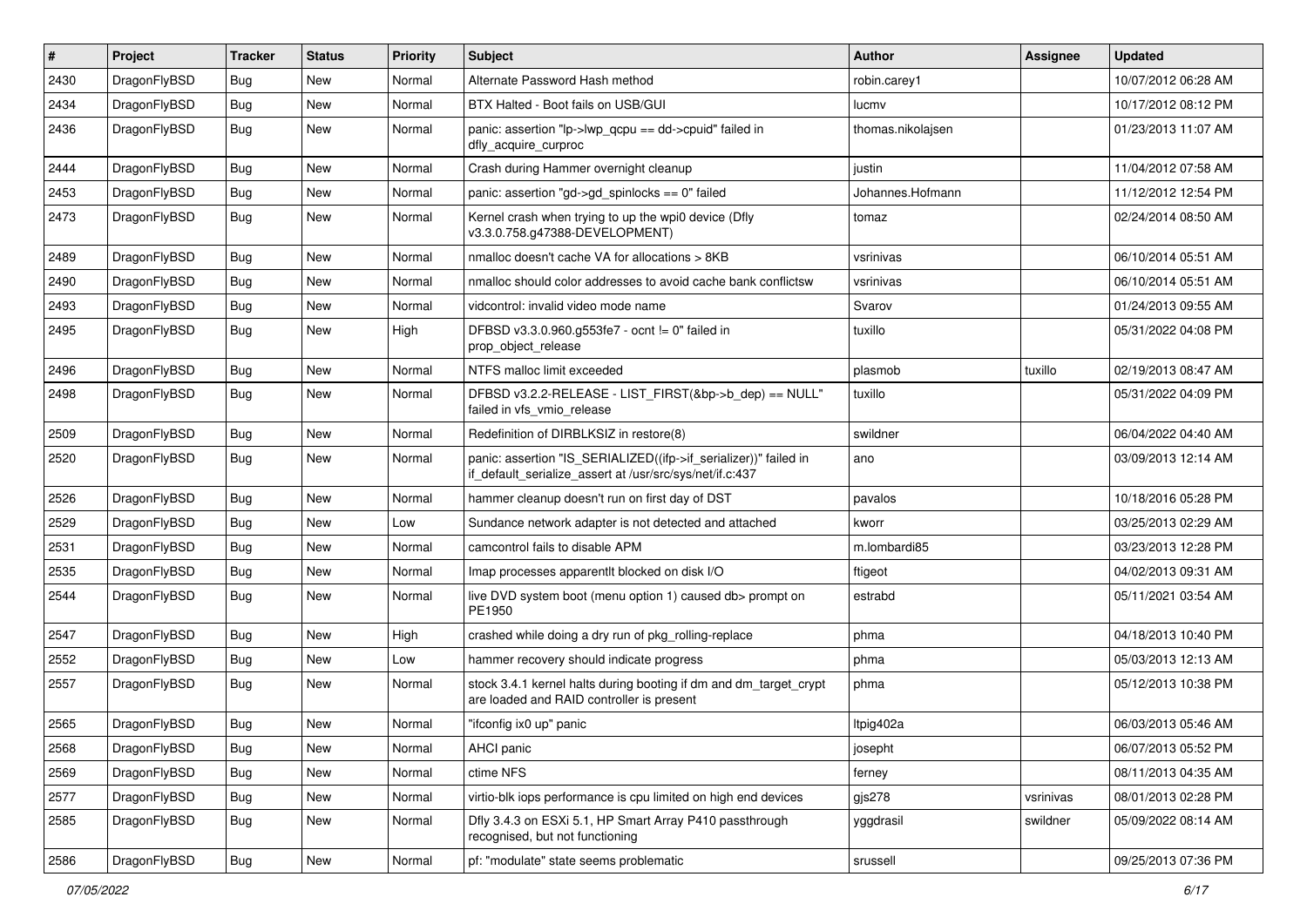| #    | Project      | <b>Tracker</b> | <b>Status</b> | <b>Priority</b> | Subject                                                                                                  | <b>Author</b>     | <b>Assignee</b> | <b>Updated</b>      |
|------|--------------|----------------|---------------|-----------------|----------------------------------------------------------------------------------------------------------|-------------------|-----------------|---------------------|
| 2587 | DragonFlyBSD | <b>Bug</b>     | New           | Normal          | SATA DVD writer not detected by DragonFly                                                                | srussell          |                 | 09/04/2020 08:55 AM |
| 2595 | DragonFlyBSD | <b>Bug</b>     | New           | Normal          | DragonFly 3.4.3 crashes on SUN Blade X6250 with Qlogic ISP 2432<br>FC card                               | Turvamies         |                 | 10/07/2013 11:53 AM |
| 2598 | DragonFlyBSD | <b>Bug</b>     | <b>New</b>    | Normal          | i386 via USB Booting                                                                                     | mbzadegan         |                 | 10/21/2013 02:28 AM |
| 2604 | DragonFlyBSD | <b>Bug</b>     | New           | Normal          | dell laptop does not boot with LATEST                                                                    | isenmann          |                 | 11/20/2013 02:07 AM |
| 2609 | DragonFlyBSD | <b>Bug</b>     | <b>New</b>    | Normal          | master: panic: assertion<br>"LWKT_TOKEN_HELD_ANY(vm_object_token(object))" failed in<br>swp_pager_lookup | thomas.nikolajsen |                 | 11/28/2013 11:36 AM |
| 2611 | DragonFlyBSD | <b>Bug</b>     | <b>New</b>    | Normal          | Change in IP address results in network not working                                                      | phma              |                 | 12/05/2013 07:55 PM |
| 2618 | DragonFlyBSD | <b>Bug</b>     | New           | Normal          | mouse problem on RELEASE-3_6_0                                                                           | FilippoMo         |                 | 12/20/2013 03:26 AM |
| 2619 | DragonFlyBSD | <b>Bug</b>     | New           | Normal          | DragonFly 3.6 can't be installed on a 6TB volume                                                         | ftigeot           |                 | 02/23/2014 11:55 PM |
| 2620 | DragonFlyBSD | <b>Bug</b>     | <b>New</b>    | Normal          | moused problem                                                                                           | FilippoMo         |                 | 12/20/2013 10:32 AM |
| 2621 | DragonFlyBSD | <b>Bug</b>     | <b>New</b>    | Normal          | core dump using cdrom                                                                                    | nonsolosoft       |                 | 12/27/2013 12:43 AM |
| 2622 | DragonFlyBSD | <b>Bug</b>     | <b>New</b>    | Normal          | VAIO FIT15E fn keys support                                                                              | nonsolosoft       |                 | 12/31/2013 01:31 AM |
| 2626 | DragonFlyBSD | <b>Bug</b>     | New           | Normal          | iwn driver drops with error: "firmware error 'iwn_intr: fatal firmware<br>error""                        | rodyaj            |                 | 01/09/2014 05:50 AM |
| 2629 | DragonFlyBSD | <b>Bug</b>     | <b>New</b>    | Normal          | Replace gcc44 with llvm34, clang34, and libc++                                                           | tuxillo           |                 | 06/02/2014 02:30 PM |
| 2630 | DragonFlyBSD | <b>Bug</b>     | New           | Normal          | Bring in latest iconv fixes from FreeBSD10 as well as csmapper<br>updates                                | tuxillo           |                 | 05/11/2021 03:54 AM |
| 2641 | DragonFlyBSD | <b>Bug</b>     | <b>New</b>    | Normal          | Panic when loading natapci as module                                                                     | tuxillo           |                 | 05/11/2021 03:54 AM |
| 2645 | DragonFlyBSD | <b>Bug</b>     | New           | Normal          | panic with dsched fq and ioprio                                                                          | jyoung15          |                 | 02/20/2014 07:29 AM |
| 2647 | DragonFlyBSD | <b>Bug</b>     | New           | Normal          | HAMMER panic on 3.6.0                                                                                    | tuxillo           |                 | 05/11/2021 03:54 AM |
| 2652 | DragonFlyBSD | <b>Bug</b>     | New           | Normal          | 189a0ff3761b47  ix: Implement MSI-X support locks up Lenovo<br>S10 Intel Atom n270                       | davshao           |                 | 05/14/2014 01:55 AM |
| 2657 | DragonFlyBSD | <b>Bug</b>     | <b>New</b>    | High            | Needs acl to migrate our servers                                                                         | ferney            |                 | 03/31/2014 11:37 AM |
| 2674 | DragonFlyBSD | <b>Bug</b>     | <b>New</b>    | Normal          | <b>GPT Support</b>                                                                                       | ftigeot           |                 | 12/28/2015 02:54 PM |
| 2675 | DragonFlyBSD | <b>Bug</b>     | New           | Low             | Ultimate N WiFi Link 5300 get iwn_intr: fatal firmware error on 5GHz                                     | revuwa            |                 | 05/11/2021 04:07 AM |
| 2680 | DragonFlyBSD | <b>Bug</b>     | <b>New</b>    | Low             | boot0cfg update makes box unbootable                                                                     | herrgard          |                 | 06/10/2014 06:02 AM |
| 2687 | DragonFlyBSD | <b>Bug</b>     | New           | Normal          | natacontrol software RAID in installer                                                                   | csmelosky         |                 | 06/22/2014 12:03 PM |
| 2688 | DragonFlyBSD | <b>Bug</b>     | New           | Normal          | 67613368bdda7 Fix wrong checks for U4B presence Asrock Z77M<br>difficulty detecting USB keyboard         | davshao           |                 | 06/28/2014 07:08 PM |
| 2708 | DragonFlyBSD | <b>Bug</b>     | <b>New</b>    | Normal          | unable to send TCP nor UDP on age(4) interface                                                           | dermiste          |                 | 05/11/2021 03:54 AM |
| 2712 | DragonFlyBSD | <b>Bug</b>     | New           | Normal          | connect(2) returns EINVAL when retrying after ECONNREFUSED                                               | jorisgio          |                 | 08/14/2014 05:31 PM |
| 2735 | DragonFlyBSD | Bug            | <b>New</b>    | Urgent          | iwn panics SYSSASSERT                                                                                    | cnb               |                 | 05/11/2021 03:55 AM |
| 2736 | DragonFlyBSD | <b>Bug</b>     | New           | High            | kernel panics on acpi_timer_probe function                                                               | cnb               |                 | 05/11/2021 03:55 AM |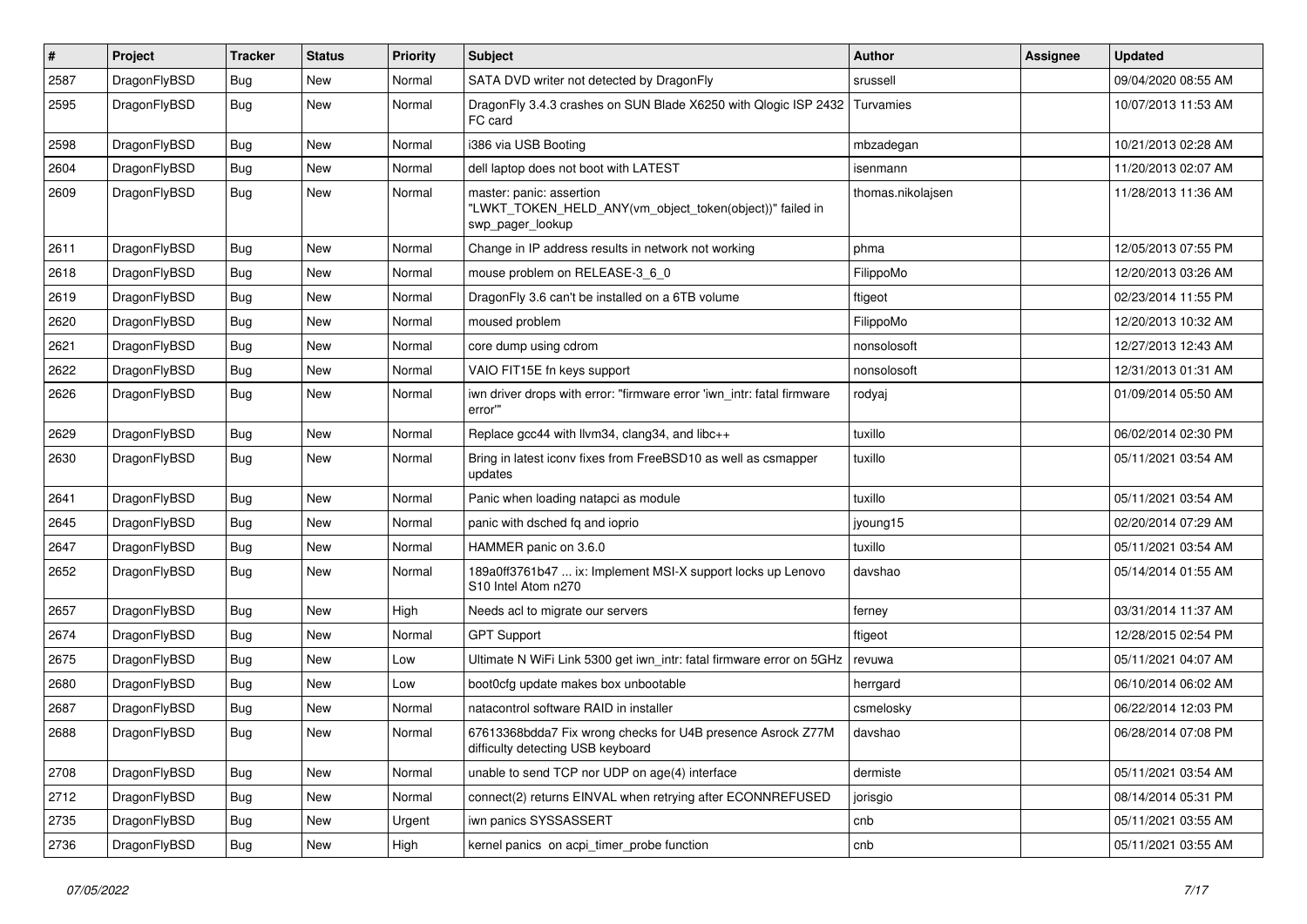| $\#$ | Project      | <b>Tracker</b> | <b>Status</b> | <b>Priority</b> | <b>Subject</b>                                                                                                                                           | <b>Author</b>    | Assignee  | <b>Updated</b>      |
|------|--------------|----------------|---------------|-----------------|----------------------------------------------------------------------------------------------------------------------------------------------------------|------------------|-----------|---------------------|
| 2738 | DragonFlyBSD | Bug            | <b>New</b>    | Normal          | Hammer: Strange behavior when trying to recover old version of<br>moved file                                                                             | roland           |           | 11/20/2014 08:02 AM |
| 2746 | DragonFlyBSD | Bug            | New           | Normal          | some fraction of xterms started from the xmonad window manager<br>get killed with SIGALRM                                                                | isenmann         | profmakx  | 12/28/2014 02:51 AM |
| 2788 | DragonFlyBSD | Bug            | New           | Normal          | ioctl GSLICEINFO: Not working for vnode slice                                                                                                            | mneumann         |           | 02/12/2015 07:49 AM |
| 2790 | DragonFlyBSD | Submit         | New           | Low             | filedesc softrefs increment code factoring                                                                                                               | dclink           |           | 02/21/2015 04:00 AM |
| 2799 | DragonFlyBSD | Bug            | <b>New</b>    | Normal          | Fatal trap 12 caused by moused(8) -p/dev/cual0                                                                                                           | opvalues         |           | 03/04/2015 11:01 PM |
| 2802 | DragonFlyBSD | <b>Bug</b>     | <b>New</b>    | Normal          | USB Wifi urtwn0 crash from cd boot                                                                                                                       | opvalues         |           | 03/10/2015 01:07 AM |
| 2803 | DragonFlyBSD | Bug            | <b>New</b>    | Normal          | HAMMER: Warning: UNDO area too small!                                                                                                                    | ftigeot          |           | 03/11/2015 03:42 PM |
| 2806 | DragonFlyBSD | <b>Bug</b>     | <b>New</b>    | Normal          | failed to configure a link-local address on ath $0$ (errno = 22)                                                                                         | Chingyuan        |           | 05/25/2021 01:00 AM |
| 2808 | DragonFlyBSD | <b>Bug</b>     | <b>New</b>    | Normal          | X freeze by switching between X and VT - results in black screen                                                                                         | lukesky333       |           | 05/11/2021 03:55 AM |
| 2809 | DragonFlyBSD | Bug            | <b>New</b>    | Normal          | hammer mirror-stream                                                                                                                                     | masu             |           | 04/10/2015 12:33 AM |
| 2812 | DragonFlyBSD | Bug            | <b>New</b>    | Normal          | Panic on Intel DE3815TYKHE                                                                                                                               | tmorp            |           | 05/14/2015 03:14 PM |
| 2816 | DragonFlyBSD | Bug            | New           | Normal          | A multitasking process being debugged can get stuck                                                                                                      | phma             |           | 05/19/2015 03:57 AM |
| 2820 | DragonFlyBSD | Bug            | New           | Normal          | TP-Link USB Wi-Fi adapter cannot be reattached to the system                                                                                             | shamaz           |           | 05/22/2015 09:45 PM |
| 2822 | DragonFlyBSD | <b>Bug</b>     | <b>New</b>    | Normal          | USB 3.0 stick throws "reading primary partition table: error<br>accessing offset 000[] for 152" error, while the stick works on any<br>other OS I tested | revuwa           | profmakx  | 06/29/2015 05:56 AM |
| 2825 | DragonFlyBSD | <b>Bug</b>     | New           | High            | 3x dhclient = hanging system (objcache exhausted)                                                                                                        | jaccovonb        | sepherosa | 05/11/2021 03:55 AM |
| 2828 | DragonFlyBSD | Bug            | New           | High            | On AMD APUs and Bulldozer CPUs, the machdep.cpu idle hit<br>sysctl should be 3 by default                                                                | vadaszi          | vadaszi   | 05/11/2021 04:07 AM |
| 2835 | DragonFlyBSD | Bug            | <b>New</b>    | Normal          | /usr/include/c++/5.0/bits/c++locale.h likes<br>POSIX C SOURCE>=200809                                                                                    | davshao          |           | 11/18/2015 03:40 AM |
| 2840 | DragonFlyBSD | <b>Bug</b>     | <b>New</b>    | Normal          | wrong voltage is reported                                                                                                                                | yellowrabbit2010 |           | 09/11/2015 06:09 PM |
| 2852 | DragonFlyBSD | Bug            | New           | Normal          | Hammer File System - hangs on undo during system boot / mount -<br>will not recover on DragonFlyBSD newer than 3.6.0                                     | abale            |           | 05/11/2021 04:07 AM |
| 2857 | DragonFlyBSD | <b>Bug</b>     | <b>New</b>    | Normal          | hammer stalls via bitcoin-qt                                                                                                                             | tkusumi          |           | 11/30/2015 06:52 AM |
| 2858 | DragonFlyBSD | Bug            | New           | Low             | Installer "Local or UTC" question should have "No" selected by<br>default.                                                                               | cgag             |           | 12/02/2015 01:18 PM |
| 2859 | DragonFlyBSD | <b>Bug</b>     | New           | Low             | Installer configuration menu always highlights "Select timezone", no<br>matter which step was last completed.                                            | cgag             |           | 12/02/2015 01:54 PM |
| 2863 | DragonFlyBSD | <b>Bug</b>     | <b>New</b>    | Normal          | HAMMER synch tid is zero                                                                                                                                 | shamaz           |           | 12/12/2015 11:24 PM |
| 2870 | DragonFlyBSD | Bug            | New           | High            | Broken text and icons when glamor acceleration is used                                                                                                   | 375gnu           | ftigeot   | 01/31/2016 12:13 AM |
| 2874 | DragonFlyBSD | Bug            | New           | Normal          | make world DESTDIR=/emptydir fails                                                                                                                       | pascii           |           | 12/25/2015 07:04 AM |
| 2877 | DragonFlyBSD | Bug            | <b>New</b>    | Low             | sed fails when working with UTF-8 locale and non-UTF symbols                                                                                             | arcade@b1t.name  |           | 12/30/2015 11:20 AM |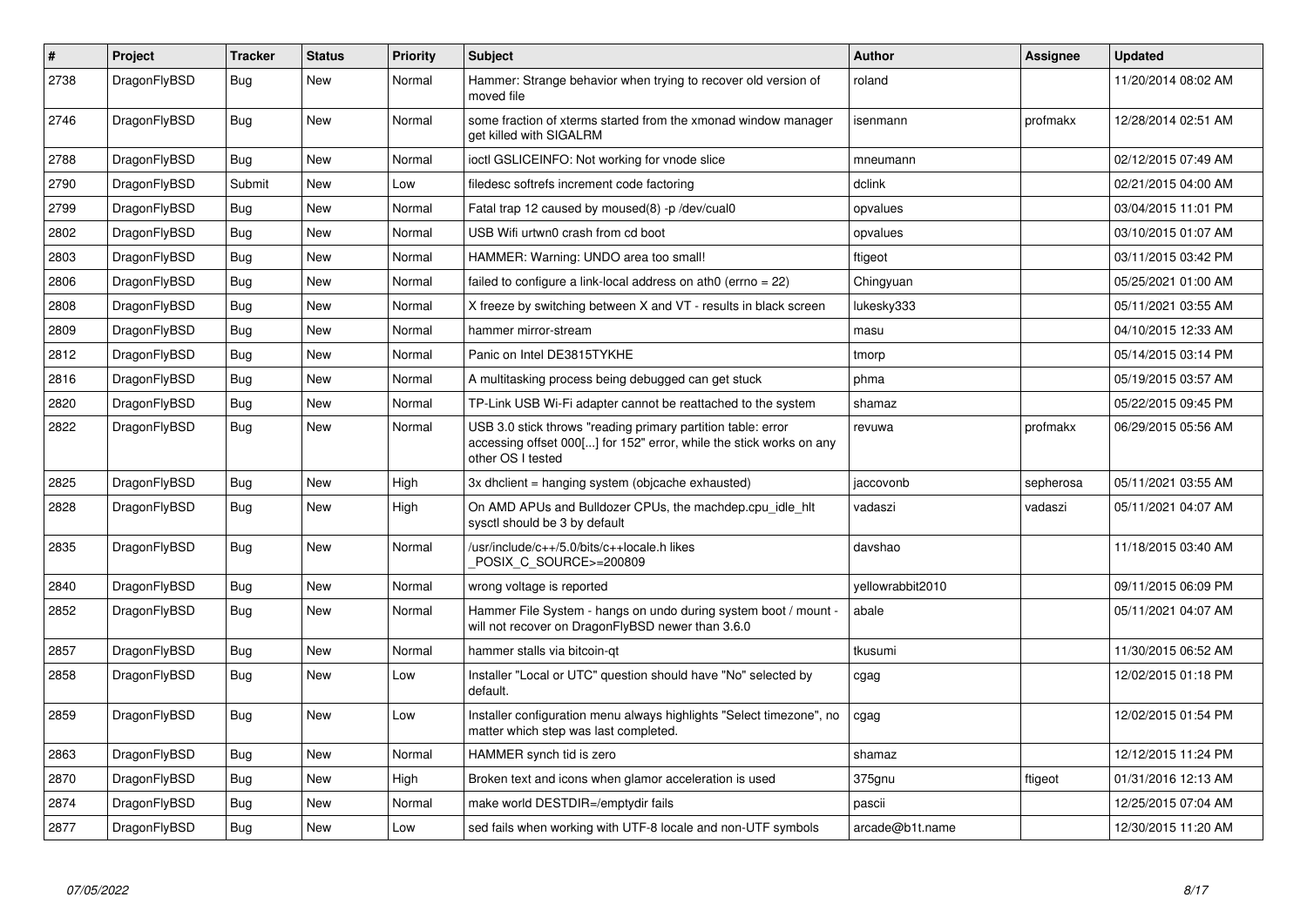| $\#$ | Project      | <b>Tracker</b> | <b>Status</b> | <b>Priority</b> | Subject                                                                                                 | <b>Author</b>   | Assignee | <b>Updated</b>      |
|------|--------------|----------------|---------------|-----------------|---------------------------------------------------------------------------------------------------------|-----------------|----------|---------------------|
| 2878 | DragonFlyBSD | <b>Bug</b>     | New           | Low             | [fix] CCVER problem when using clang and cpu extensions<br>(intrinsics)                                 | arcade@b1t.name |          | 06/24/2016 04:25 AM |
| 2881 | DragonFlyBSD | <b>Bug</b>     | New           | Normal          | Pulseaudio hangs/resets system when starting X11                                                        | mneumann        |          | 01/09/2016 03:08 AM |
| 2882 | DragonFlyBSD | <b>Bug</b>     | New           | Low             | bridge sends packets from individual interfaces                                                         | arcade@b1t.name |          | 01/09/2016 12:43 PM |
| 2886 | DragonFlyBSD | <b>Bug</b>     | New           | Normal          | dragonfly mail agent: sending a testmail causes high system load                                        | worf            |          | 02/05/2016 05:53 AM |
| 2887 | DragonFlyBSD | <b>Bug</b>     | New           | Low             | Missing extattr_namespace_to_string and<br>extattr_string_to_namespace functions                        | rubenk          |          | 02/06/2016 05:09 AM |
| 2890 | DragonFlyBSD | <b>Bug</b>     | New           | Normal          | not able to boot usb installer on Toshiba Chromebook 2                                                  | johnnywhishbone |          | 02/22/2016 03:42 AM |
| 2891 | DragonFlyBSD | <b>Bug</b>     | New           | Normal          | Kernel panic in IEEE802.11 related code                                                                 | shamaz          |          | 05/29/2016 05:49 PM |
| 2892 | DragonFlyBSD | Bug            | <b>New</b>    | Normal          | swap_pager:indefinite wait bufferf error                                                                | <b>Ihmwzy</b>   |          | 02/21/2016 10:32 PM |
| 2898 | DragonFlyBSD | <b>Bug</b>     | New           | Normal          | <b>HAMMER</b> panic                                                                                     | pavalos         |          | 11/03/2018 07:05 AM |
| 2915 | DragonFlyBSD | <b>Bug</b>     | New           | High            | Hammer mirror-copy problem                                                                              | t dfbsd         |          | 08/25/2016 05:28 AM |
| 2917 | DragonFlyBSD | Bug            | New           | Normal          | da8: reading primary partition table: error accessing offset<br>000000000000 for 512                    | liweitianux     |          | 05/11/2021 08:43 PM |
| 2921 | DragonFlyBSD | Submit         | New           | Normal          | Allow moused to accept userland mouse events                                                            | tautolog        |          | 05/11/2021 04:08 AM |
| 2924 | DragonFlyBSD | <b>Bug</b>     | <b>New</b>    | Normal          | cat -v fails to tag characters in extended table with M- prefix with<br>some locales                    | sevan           |          | 07/11/2016 07:18 AM |
| 2930 | DragonFlyBSD | Bug            | <b>New</b>    | High            | 'objcache' causes panic during 'nfs_readdir'                                                            | tofergus        |          | 07/26/2016 01:09 PM |
| 2931 | DragonFlyBSD | <b>Bug</b>     | New           | Low             | 'gdb' of 'vkernel' unable to print backtrace                                                            | tofergus        |          | 07/26/2016 01:51 PM |
| 2933 | DragonFlyBSD | Submit         | New           | Normal          | Remove unix domain socket support from cat(1)                                                           | sevan           |          | 08/01/2016 08:10 PM |
| 2936 | DragonFlyBSD | <b>Bug</b>     | New           | Normal          | loader.efi crashes while loading kernel                                                                 | spaceille       |          | 08/20/2016 06:17 AM |
| 2970 | DragonFlyBSD | <b>Bug</b>     | <b>New</b>    | Normal          | kernel 4.7: "Is -l" causes panic on UDF filesystem: "bgetvp -<br>overlapping buffer"                    | peeter          |          | 12/21/2016 02:46 AM |
| 2972 | DragonFlyBSD | <b>Bug</b>     | New           | Normal          | ipfw3 "deny to me" does not work correctly                                                              | mneumann        |          | 12/27/2016 12:11 PM |
| 2994 | DragonFlyBSD | <b>Bug</b>     | New           | Normal          | Intermittent boot hangs after git: hammer - HAMMER Version 7                                            | davshao         |          | 03/30/2017 02:06 PM |
| 3006 | DragonFlyBSD | Bug            | New           | Normal          | boot0cfg: panic in kern_udev.c in function _udev_dict_set_cstr when<br>installing in VirtualBox         | MichiGreat      |          | 04/01/2017 02:22 PM |
| 3018 | DragonFlyBSD | Bug            | New           | Normal          | sys/bus/u4b/wlan/if_run.c:5464]: (style) Redundant condition                                            | dcb             |          | 04/11/2017 11:26 AM |
| 3022 | DragonFlyBSD | Bug            | New           | Normal          | sys/dev/netif/ath/ath/if_ath.c:2142: strange bitmask?                                                   | dcb             |          | 04/11/2017 11:49 AM |
| 3024 | DragonFlyBSD | Bug            | <b>New</b>    | Low             | sys/dev/netif/wi/if_wi.c:1090]: (style) Redundant condition                                             | dcb             |          | 04/11/2017 11:56 AM |
| 3025 | DragonFlyBSD | <b>Bug</b>     | New           | Normal          | sys/dev/powermng/powernow/powernow.c:284: bad comparison?                                               | dcb             |          | 09/23/2017 07:45 AM |
| 3029 | DragonFlyBSD | <b>Bug</b>     | New           | Normal          | Running DflyBSD 4.8 on FreeBSD bhyve as a guest                                                         | iron            |          | 05/13/2022 04:33 AM |
| 3035 | DragonFlyBSD | <b>Bug</b>     | New           | Normal          | panic: assertion "cpu >= 0 && cpu < ncpus" failed in netisr_cpuport<br>at /usr/src/sys/net/netisr2.h:87 | masu            |          | 05/11/2017 01:24 AM |
| 3036 | DragonFlyBSD | <b>Bug</b>     | New           | Normal          | panic in icmp_redirect_start() ASSERT_IN_NETISR(0)                                                      | tautolog        |          | 05/11/2017 07:27 PM |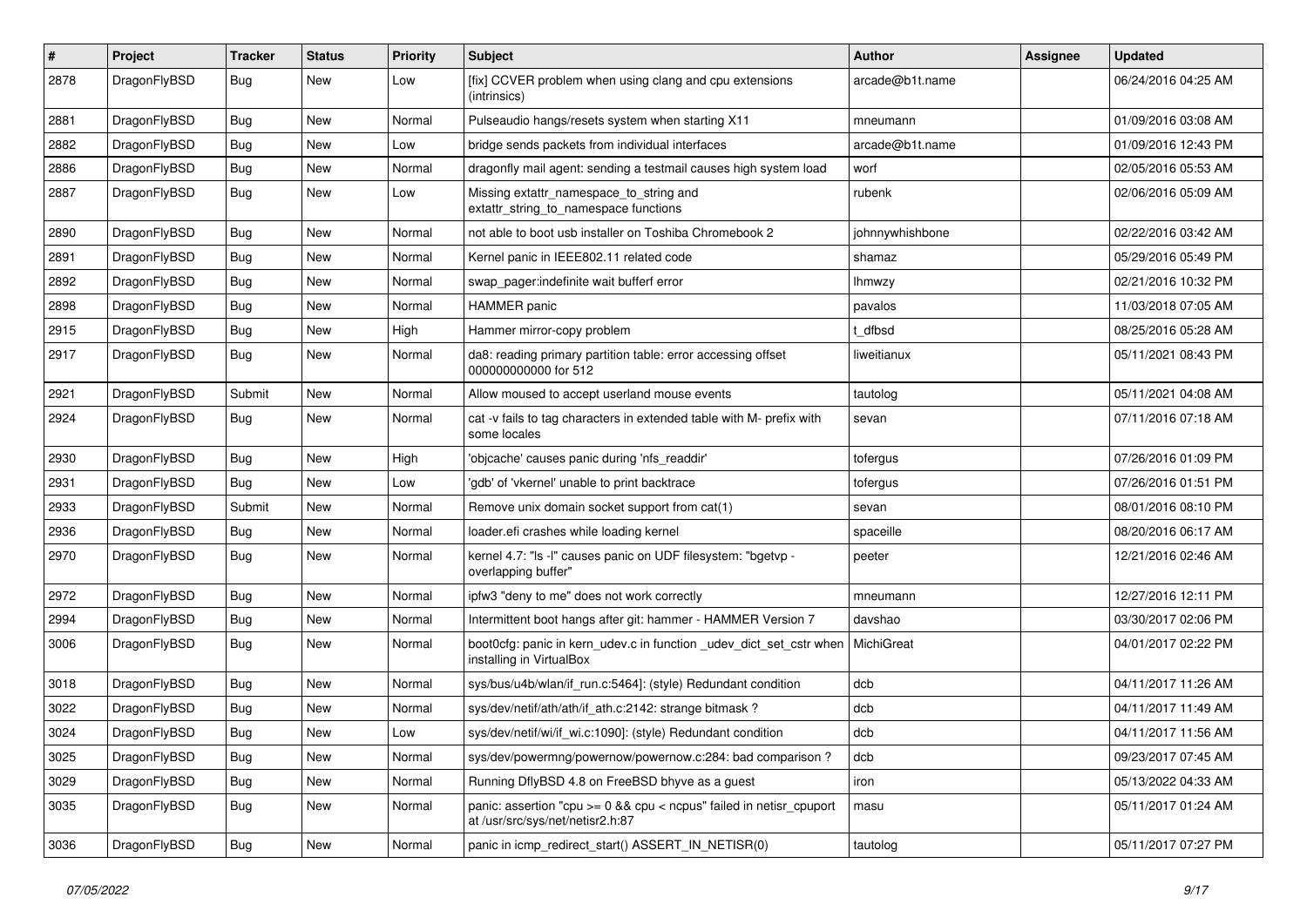| $\pmb{\#}$ | Project      | <b>Tracker</b> | <b>Status</b> | Priority | <b>Subject</b>                                                                                  | <b>Author</b>          | Assignee | <b>Updated</b>      |
|------------|--------------|----------------|---------------|----------|-------------------------------------------------------------------------------------------------|------------------------|----------|---------------------|
| 3041       | DragonFlyBSD | Submit         | <b>New</b>    | Normal   | firmware: Remove embedding of multiple images in one module.                                    | Anonymous              |          | 12/25/2020 02:15 AM |
| 3047       | DragonFlyBSD | Bug            | <b>New</b>    | Normal   | <b>HAMMER</b> critical write error                                                              | samuel                 |          | 06/19/2019 09:50 AM |
| 3049       | DragonFlyBSD | <b>Bug</b>     | <b>New</b>    | Normal   | panic DragonFly v4.8.1-RELEASE by mounting a malformed<br>msdosfs image [12.128]                | open.source@ribose.com |          | 08/14/2017 02:53 AM |
| 3051       | DragonFlyBSD | Bug            | <b>New</b>    | Normal   | panic DragonFly v4.8.1-RELEASE by mounting a malformed NTFS<br>image [12.000]                   | open.source@ribose.com |          | 08/14/2017 03:20 AM |
| 3052       | DragonFlyBSD | Bug            | New           | Normal   | panic DragonFly v4.8.1-RELEASE by mounting a malformed NTFS<br>image [64.000]                   | open.source@ribose.com |          | 08/14/2017 03:22 AM |
| 3076       | DragonFlyBSD | <b>Bug</b>     | <b>New</b>    | Normal   | sys/dev/netif/ig hal/e1000 ich8lan.c:1594: sanity checking mixup?                               | dcb                    |          | 10/11/2017 01:58 AM |
| 3101       | DragonFlyBSD | <b>Bug</b>     | <b>New</b>    | Low      | PFI CGI install not working in dragonflybsd 5.0.1 USB install                                   | bnegre82               |          | 05/11/2021 04:14 AM |
| 3107       | DragonFlyBSD | Bug            | <b>New</b>    | Low      | ACPI interrupt storm when loading i915 on Lenovo T460                                           | oyvinht                |          | 07/15/2020 07:01 AM |
| 3110       | DragonFlyBSD | Bug            | <b>New</b>    | Normal   | crash with ipfw3 under load                                                                     | bnegre82               |          | 12/09/2017 06:22 AM |
| 3116       | DragonFlyBSD | Bug            | <b>New</b>    | Normal   | da0 detects on very big volume if to _remove_ usb install stick and<br>reboot on Intel NUC5PPYH | dpostolov              |          | 01/07/2018 09:40 PM |
| 3117       | DragonFlyBSD | <b>Bug</b>     | <b>New</b>    | Normal   | Problem with colours if "intel" video-driver used                                               | dpostolov              |          | 01/07/2018 11:35 PM |
| 3120       | DragonFlyBSD | Bug            | <b>New</b>    | Normal   | Intel AC 8260 firmware does not load                                                            | Vintodrimmer           |          | 08/28/2018 03:30 AM |
| 3124       | DragonFlyBSD | Bug            | New           | High     | DragonFlyBSD 5.0.2 with Hammer2 with UEFI install doesn't boot                                  | wiesl                  |          | 06/18/2019 05:07 AM |
| 3129       | DragonFlyBSD | <b>Bug</b>     | <b>New</b>    | High     | Kernel panic with 5.2.0 on A2SDi-4C-HLN4F                                                       | stateless              |          | 04/24/2018 12:50 AM |
| 3132       | DragonFlyBSD | Bug            | <b>New</b>    | Low      | unifdef mined                                                                                   | bcallah                |          | 04/26/2018 08:34 PM |
| 3134       | DragonFlyBSD | Bug            | <b>New</b>    | Normal   | RFC 3021 (/31 networks) appear to be unsupported                                                | jailbird               |          | 05/16/2018 11:03 PM |
| 3135       | DragonFlyBSD | Submit         | <b>New</b>    | Normal   | Add EVFILT RECV and EVFILT SEND                                                                 | tautolog               |          | 05/25/2018 09:59 PM |
| 3139       | DragonFlyBSD | <b>Bug</b>     | <b>New</b>    | Normal   | USB Mouse Does Not Work in DragonflyBSD guest on VirtualBox                                     | chiguy1256             |          | 06/24/2018 10:14 PM |
| 3141       | DragonFlyBSD | Bug            | <b>New</b>    | Normal   | dhclient blocks boot process                                                                    | rowo                   |          | 12/16/2018 11:01 AM |
| 3142       | DragonFlyBSD | Submit         | <b>New</b>    | Normal   | lib/libdmsg: Unbreak using new API EVP CIPHER CTX new()                                         | tkusumi                |          | 07/08/2018 04:18 AM |
| 3143       | DragonFlyBSD | Bug            | <b>New</b>    | Normal   | assertion "0" failed in hammer2_inode_xop_chain_sync                                            | cbin                   |          | 07/18/2018 12:50 PM |
| 3147       | DragonFlyBSD | Submit         | <b>New</b>    | Normal   | Enable headless installation                                                                    | ddegroot               |          | 10/09/2018 01:25 PM |
| 3154       | DragonFlyBSD | Submit         | <b>New</b>    | Normal   | Update serial handling in bootloader                                                            | ddegroot               | dillon   | 11/06/2018 11:21 PM |
| 3157       | DragonFlyBSD | Bug            | <b>New</b>    | Normal   | TP-Link UE300 not working in 5.2-RELEASE                                                        | tuxillo                |          | 11/15/2018 02:08 PM |
| 3165       | DragonFlyBSD | <b>Bug</b>     | New           | Normal   | Looping at boot time                                                                            | gop                    |          | 12/28/2018 01:04 PM |
| 3170       | DragonFlyBSD | Bug            | <b>New</b>    | Normal   | repeatable nfsd crash                                                                           | tse                    |          | 06/11/2020 05:52 AM |
| 3184       | DragonFlyBSD | Bug            | New           | Normal   | tsleep(9) return value when PCATCH specified                                                    | tkusumi                |          | 04/03/2019 06:49 AM |
| 3189       | DragonFlyBSD | Bug            | New           | Normal   | Allow DragonFly Mail Agent to accept an alternate config via<br>command line switch             | iang                   |          | 08/16/2021 12:42 AM |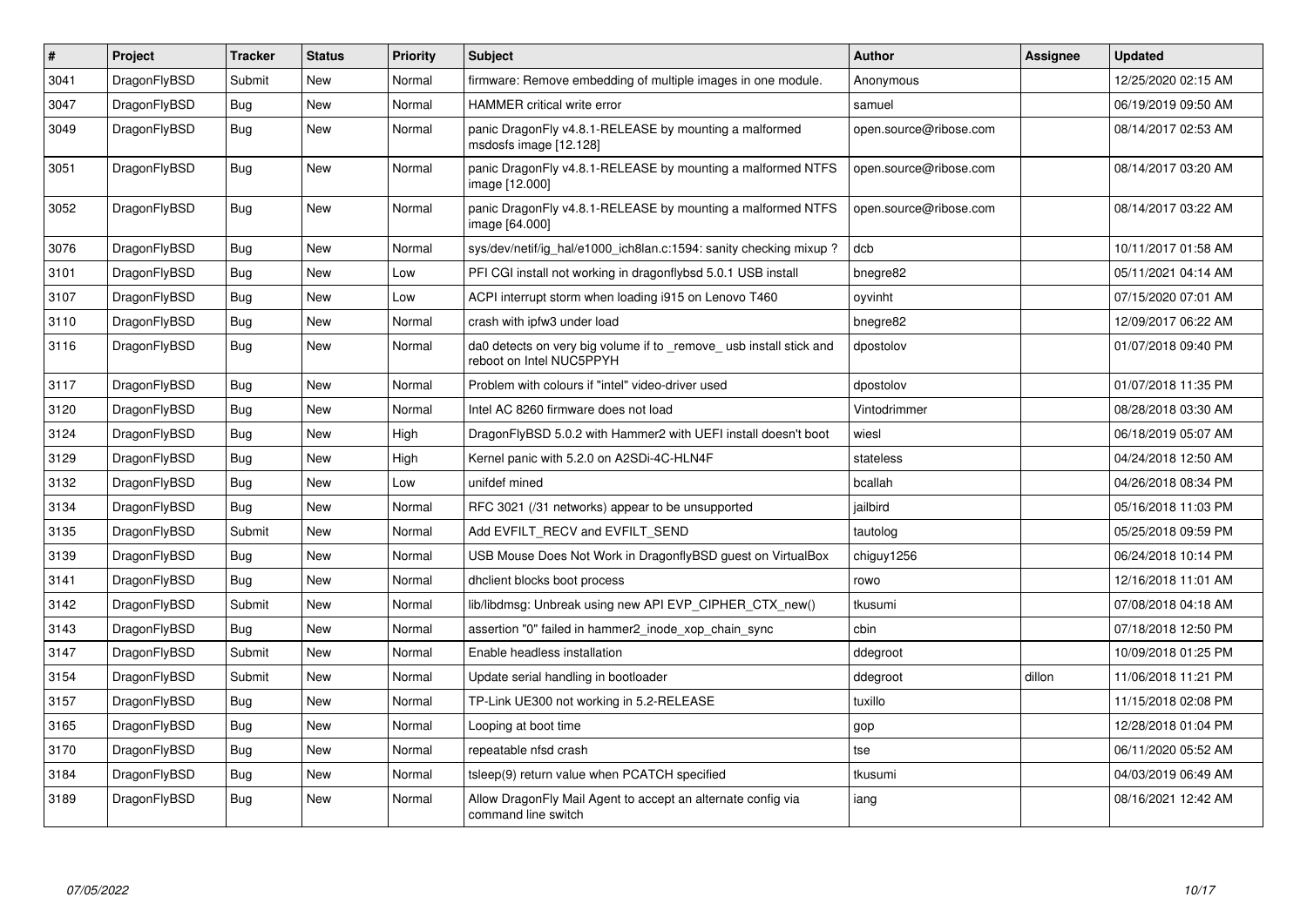| $\sharp$ | Project      | <b>Tracker</b> | <b>Status</b> | <b>Priority</b> | Subject                                                                                                                                                     | <b>Author</b>     | Assignee | <b>Updated</b>      |
|----------|--------------|----------------|---------------|-----------------|-------------------------------------------------------------------------------------------------------------------------------------------------------------|-------------------|----------|---------------------|
| 3194     | DragonFlyBSD | Bug            | <b>New</b>    | High            | Hammer kernel crash on mirror-stream of PFS after upgrade<br>(assertion "cursor->flags &<br>HAMMER_CURSOR_ITERATE_CHECK" failed in<br>hammer_btree_iterate) | Anonymous         |          | 06/29/2019 01:32 PM |
| 3196     | DragonFlyBSD | Bug            | <b>New</b>    | Normal          | test issue after redmine upgrade (2)                                                                                                                        | tuxillo           |          | 07/05/2019 04:33 AM |
| 3197     | DragonFlyBSD | <b>Bug</b>     | <b>New</b>    | Normal          | DragonFly upgrades                                                                                                                                          | tse               |          | 04/18/2020 04:18 PM |
| 3199     | DragonFlyBSD | Bug            | New           | Normal          | PFS label not found panic                                                                                                                                   | tse               |          | 08/21/2019 03:51 AM |
| 3201     | DragonFlyBSD | Submit         | <b>New</b>    | Normal          | Fixes make search display                                                                                                                                   | htse              |          | 08/20/2021 04:02 PM |
| 3206     | DragonFlyBSD | Submit         | New           | Normal          | update psm/kbd to FreeBSD 12.0 code                                                                                                                         | htse              |          | 10/05/2019 03:49 PM |
| 3208     | DragonFlyBSD | Bug            | <b>New</b>    | Normal          | Crash related to nfsd                                                                                                                                       | tse               |          | 06/11/2020 05:52 AM |
| 3209     | DragonFlyBSD | Bug            | <b>New</b>    | Normal          | svc has some minor bugs                                                                                                                                     | arcade@b1t.name   |          | 10/24/2019 09:08 AM |
| 3215     | DragonFlyBSD | <b>Bug</b>     | <b>New</b>    | Normal          | Hang in tcdrain(3) after write(3)                                                                                                                           | noloader          |          | 11/25/2019 03:08 PM |
| 3217     | DragonFlyBSD | Bug            | <b>New</b>    | Normal          | rescue tools: make install fails if rescue folder doesn't exist                                                                                             | t_dfbsd           |          | 11/27/2019 08:16 PM |
| 3218     | DragonFlyBSD | <b>Bug</b>     | New           | Normal          | Kernel panics are not sent to comconsole when booted over EFI                                                                                               | mqudsi            |          | 12/02/2019 08:52 PM |
| 3219     | DragonFlyBSD | Bug            | <b>New</b>    | Normal          | x11/xorg port can not be build                                                                                                                              | <b>UlasSAYGIN</b> |          | 03/31/2020 08:57 AM |
| 3222     | DragonFlyBSD | <b>Bug</b>     | New           | Normal          | gcc - undefined reference to '_atomic_load' (missing libatomic?)                                                                                            | mneumann          |          | 02/08/2020 02:45 AM |
| 3224     | DragonFlyBSD | <b>Bug</b>     | <b>New</b>    | Normal          | Kernel panic when trying to ping6                                                                                                                           | zhtw              |          | 03/08/2020 08:55 AM |
| 3225     | DragonFlyBSD | Bug            | <b>New</b>    | Normal          | nfsd freeze when using qemu                                                                                                                                 | tse               |          | 03/17/2020 11:52 AM |
| 3226     | DragonFlyBSD | <b>Bug</b>     | <b>New</b>    | Normal          | Xorg freezes in vm: thread stuck in "objtrm1"                                                                                                               | peeter            |          | 04/08/2020 02:10 AM |
| 3227     | DragonFlyBSD | Submit         | <b>New</b>    | Normal          | Add HAMMER2 instructions in the installation medium README                                                                                                  | daftaupe          |          | 03/26/2020 03:34 PM |
| 3228     | DragonFlyBSD | Bug            | <b>New</b>    | Low             | pfi_kif_unref: state refcount <= 0 in dmesg                                                                                                                 | justin            |          | 03/05/2021 06:39 AM |
| 3231     | DragonFlyBSD | Bug            | New           | Normal          | wifi drops on 5.8                                                                                                                                           | tse               |          | 04/06/2020 05:08 AM |
| 3235     | DragonFlyBSD | Bug            | <b>New</b>    | Normal          | Kernel panic in devfs_vnops.c                                                                                                                               | mneumann          |          | 04/28/2020 07:00 AM |
| 3238     | DragonFlyBSD | <b>Bug</b>     | <b>New</b>    | Normal          | race conditions when printing from vkernel console                                                                                                          | piecuch           |          | 05/19/2020 02:50 PM |
| 3239     | DragonFlyBSD | <b>Bug</b>     | New           | Normal          | unable to SIGKILL glitched emacs                                                                                                                            | piecuch           |          | 05/26/2020 03:30 AM |
| 3240     | DragonFlyBSD | Bug            | <b>New</b>    | High            | compile error because of openssl with /usr/dports/security/rhash for<br>mysql 8 install                                                                     | <b>UlasSAYGIN</b> |          | 06/04/2020 08:05 AM |
| 3243     | DragonFlyBSD | Bug            | <b>New</b>    | Normal          | SMART status not reported properly for SSD disks                                                                                                            | daftaupe          |          | 09/09/2020 11:03 PM |
| 3245     | DragonFlyBSD | <b>Bug</b>     | <b>New</b>    | Normal          | panic: free: guard1x fail, i915 load from loader.conf                                                                                                       | polachok          |          | 08/21/2020 10:36 AM |
| 3246     | DragonFlyBSD | <b>Bug</b>     | New           | Normal          | HAMMER2 unable to handle ENOSPC properly                                                                                                                    | tkusumi           |          | 09/04/2020 11:11 AM |
| 3247     | DragonFlyBSD | <b>Bug</b>     | New           | Normal          | Kernel panic doing nothing much                                                                                                                             | phma              |          | 09/12/2020 11:40 PM |
| 3249     | DragonFlyBSD | <b>Bug</b>     | New           | Normal          | HAMMER2 fsync(2) not working properly                                                                                                                       | tkusumi           |          | 09/21/2020 07:07 AM |
| 3252     | DragonFlyBSD | <b>Bug</b>     | New           | Normal          | tcsetattr/tcgetattr set errno incorrectly on non-TTY                                                                                                        | tonyc             |          | 10/26/2020 09:34 PM |
| 3266     | DragonFlyBSD | <b>Bug</b>     | New           | High            | Filesystems broken due to "KKASSERT(count &<br>TOK_COUNTMASK);"                                                                                             | tkusumi           |          | 03/15/2021 01:21 PM |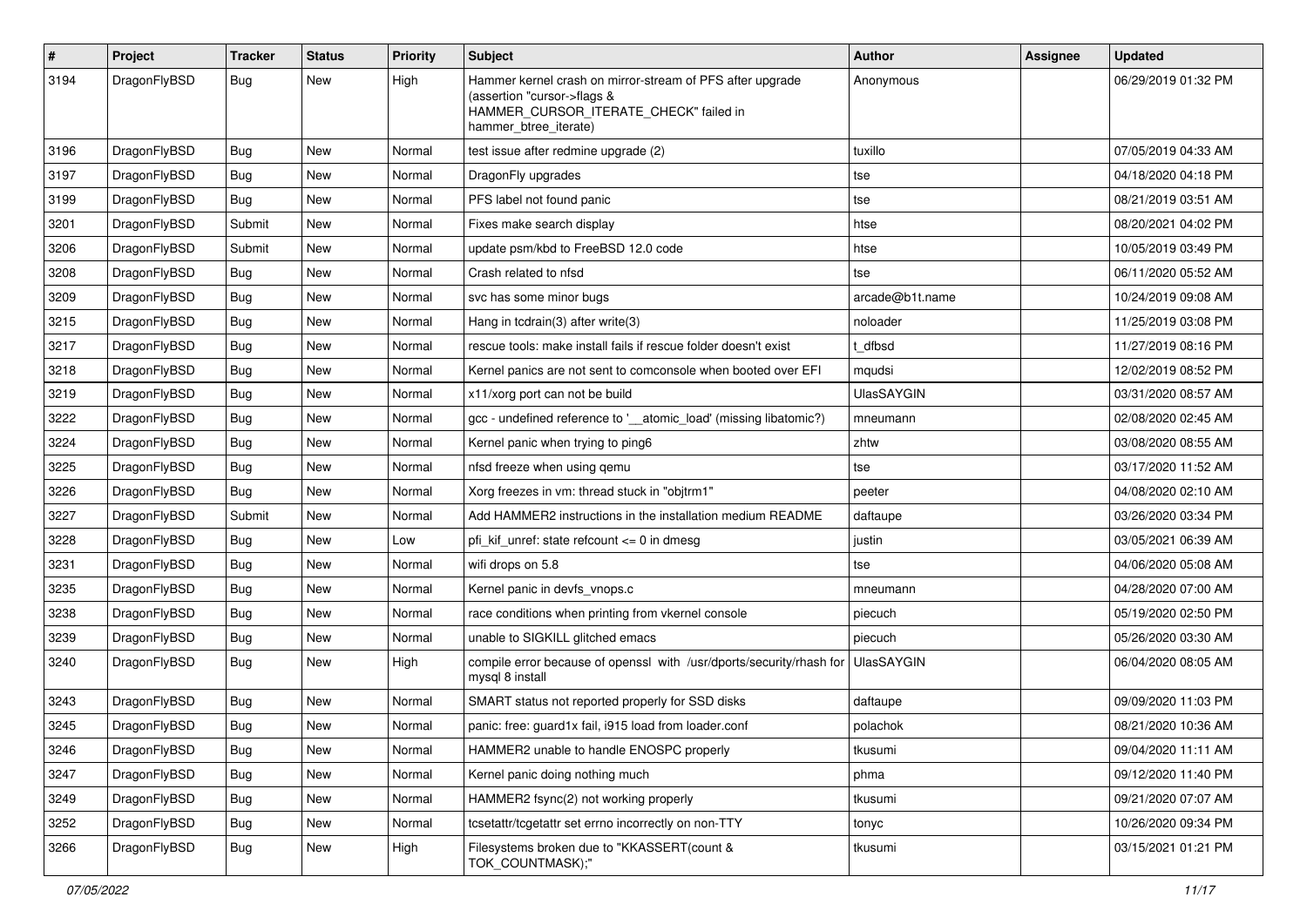| $\sharp$ | Project      | <b>Tracker</b> | <b>Status</b> | <b>Priority</b> | Subject                                                                                                   | Author             | Assignee  | <b>Updated</b>      |
|----------|--------------|----------------|---------------|-----------------|-----------------------------------------------------------------------------------------------------------|--------------------|-----------|---------------------|
| 3276     | DragonFlyBSD | Submit         | <b>New</b>    | Normal          | Add option controlling whether gpt expand expands the last partition<br>(needs testing)                   | falsifian          |           | 07/10/2021 03:35 AM |
| 3278     | DragonFlyBSD | Bug            | <b>New</b>    | Normal          | Second screen image is distorted                                                                          | arcade@b1t.name    |           | 07/10/2021 03:36 AM |
| 3280     | DragonFlyBSD | <b>Bug</b>     | New           | Normal          | KMS console and i915(4) not working in 6.0                                                                | cmusser            |           | 07/10/2021 03:35 AM |
| 3281     | DragonFlyBSD | Bug            | <b>New</b>    | Normal          | Crash after leaving unattended for a while                                                                | bhaible            |           | 07/10/2021 03:32 AM |
| 3282     | DragonFlyBSD | <b>Bug</b>     | <b>New</b>    | Normal          | unexpected errno value from fopen()                                                                       | bhaible            |           | 07/10/2021 03:34 AM |
| 3283     | DragonFlyBSD | <b>Bug</b>     | <b>New</b>    | Normal          | mknodat() cannot create FIFOs                                                                             | bhaible            |           | 07/10/2021 03:34 AM |
| 3284     | DragonFlyBSD | <b>Bug</b>     | New           | Normal          | Wrong towlower() result for U+038A                                                                        | bhaible            |           | 07/10/2021 03:34 AM |
| 3298     | DragonFlyBSD | Bug            | New           | Normal          | Running "w" and having logged in via XDM through VNC, "w" prints<br>an extra error message                | piecuch            |           | 10/25/2021 09:16 AM |
| 3300     | DragonFlyBSD | Bug            | <b>New</b>    | Normal          | Running Xvnc from TigerVNC package through the INETD daemon<br>in TCP WAIT mode fails hard                | adrian             |           | 01/08/2022 04:25 AM |
| 3301     | DragonFlyBSD | <b>Bug</b>     | <b>New</b>    | Normal          | Gkrellm from the packages is not showing logged in users in main<br>window, logged in users always $== 0$ | adrian             |           | 01/08/2022 04:24 AM |
| 3302     | DragonFlyBSD | Bug            | <b>New</b>    | Normal          | Will not boot on System76 Lemur Pro (lemp10)                                                              | piecuch            |           | 11/03/2021 10:21 AM |
| 3311     | DragonFlyBSD | <b>Bug</b>     | New           | Low             | TrueCrypt support may cause kernel crash                                                                  | arcade@b1t.name    |           | 04/29/2022 06:19 AM |
| 3312     | DragonFlyBSD | Submit         | New           | Normal          | hammer2: redundant chain modify after chain creation                                                      | tkusumi            |           | 05/15/2022 01:35 PM |
| 3313     | DragonFlyBSD | <b>Bug</b>     | New           | Normal          | Can't boot from my live USB at all. The kernel loading process<br>hangs.                                  | rempas             |           | 06/03/2022 12:16 AM |
| 3314     | DragonFlyBSD | <b>Bug</b>     | <b>New</b>    | Normal          | Bring virtio_console(4) from FreeBSD                                                                      | tuxillo            | tuxillo   | 05/29/2022 08:24 AM |
| 3316     | DragonFlyBSD | <b>Bug</b>     | <b>New</b>    | Normal          | hammer2_dirent_create() allows creating >1 dirents with the same<br>name                                  | tkusumi            |           | 06/05/2022 12:35 PM |
| 3319     | DragonFlyBSD | <b>Bug</b>     | New           | Normal          | setproctitle() calls can change effect of later setproctitle() calls                                      | tonyc              |           | 06/29/2022 06:10 PM |
| 168      | DragonFlyBSD | <b>Bug</b>     | In Progress   | Normal          | Livelocked limit engaged while trying to setup IPW wireless                                               | mschacht           | sepherosa | 05/11/2021 04:05 AM |
| 331      | DragonFlyBSD | <b>Bug</b>     | In Progress   | Normal          | ftpsesame (aka Bridging S01E03)                                                                           | bastyaelvtars      |           | 03/09/2013 12:28 PM |
| 604      | DragonFlyBSD | <b>Bug</b>     | In Progress   | Normal          | 1.8.1-RELEASE - clock runs fast on mainboard ASUS P5A-B                                                   | yeti               |           | 05/11/2021 03:55 AM |
| 725      | DragonFlyBSD | <b>Bug</b>     | In Progress   | Low             | 'make distribution' fails w/'ro' /usr/obj                                                                 | c.turner           |           | 03/09/2013 01:01 PM |
| 742      | DragonFlyBSD | Bug            | In Progress   | Normal          | umount problems with multiple mounts                                                                      | corecode           | tuxillo   | 06/25/2022 04:02 AM |
| 781      | DragonFlyBSD | <b>Bug</b>     | In Progress   | Normal          | fdisk uses wrong geometry on usb flash drives                                                             | corecode           | tuxillo   | 05/11/2021 03:50 AM |
| 884      | DragonFlyBSD | Bug            | In Progress   | High            | Performance/memory problems under filesystem IO load                                                      | hasso              |           | 05/11/2021 03:50 AM |
| 998      | DragonFlyBSD | Bug            | In Progress   | Normal          | Unconfiguring a vn while it is mounted                                                                    | rumcic             | tuxillo   | 05/11/2021 04:00 AM |
| 1030     | DragonFlyBSD | Bug            | In Progress   | Normal          | msdosfs umount panic                                                                                      | corecode           | tuxillo   | 05/11/2021 03:51 AM |
| 1148     | DragonFlyBSD | <b>Bug</b>     | In Progress   | Low             | BCM4311 wireless network adapter detected but not functional                                              | archimedes.gaviola |           | 05/11/2021 04:00 AM |
| 1181     | DragonFlyBSD | Bug            | In Progress   | Normal          | ACX111 panic                                                                                              | elekktretterr      |           | 05/11/2021 04:00 AM |
| 1218     | DragonFlyBSD | <b>Bug</b>     | In Progress   | Normal          | panic: assertion: $error == 0$ in hammer start transaction                                                | rumcic             |           | 05/11/2021 04:00 AM |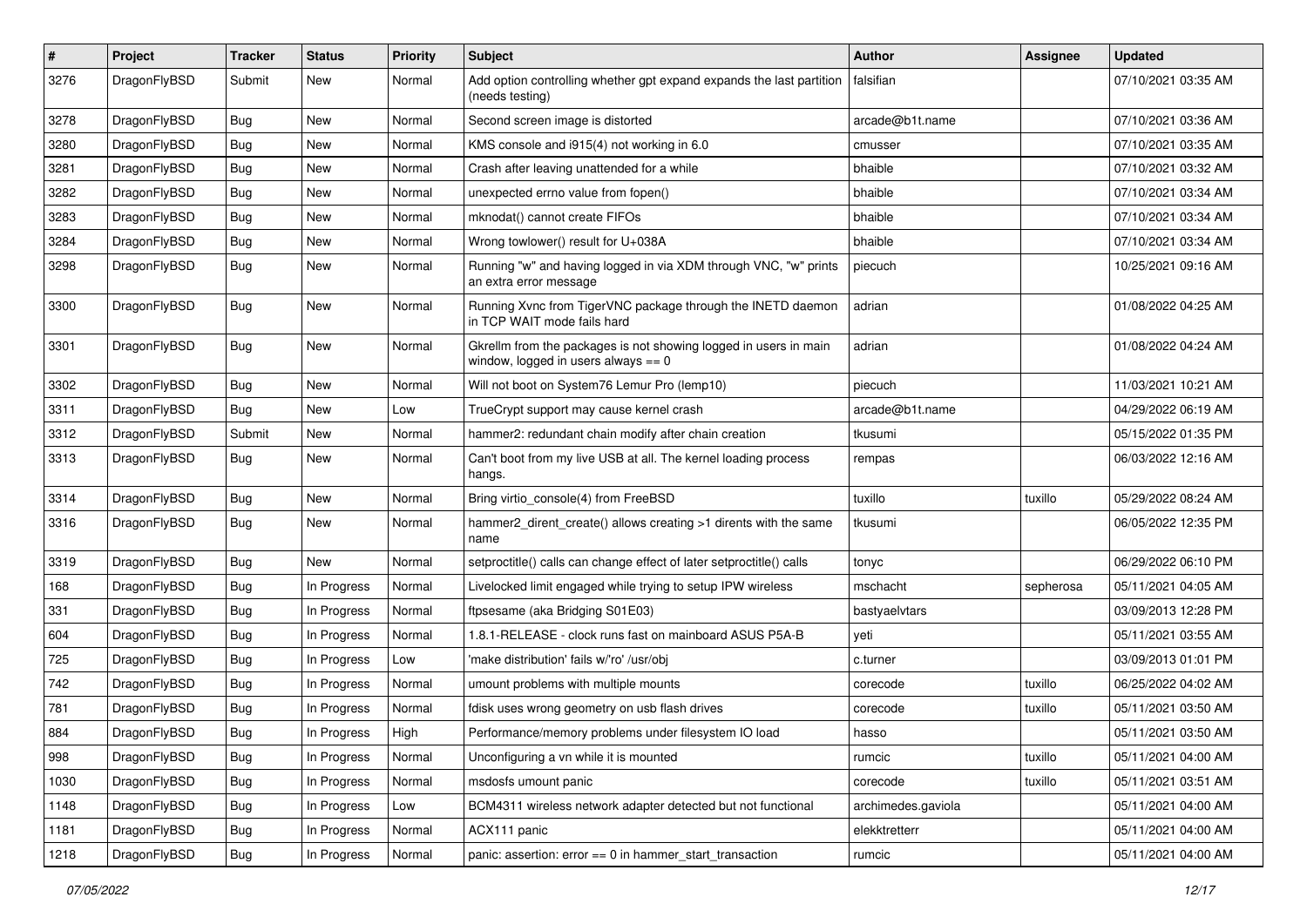| #    | Project      | <b>Tracker</b> | <b>Status</b> | <b>Priority</b> | <b>Subject</b>                                                                            | <b>Author</b>     | <b>Assignee</b> | <b>Updated</b>      |
|------|--------------|----------------|---------------|-----------------|-------------------------------------------------------------------------------------------|-------------------|-----------------|---------------------|
| 1302 | DragonFlyBSD | <b>Bug</b>     | In Progress   | Normal          | Checkpoint regression?                                                                    | sjg               | sjg             | 07/10/2013 05:22 PM |
| 1307 | DragonFlyBSD | Bug            | In Progress   | Normal          | hammer tid -2 shows unexpected result                                                     | corecode          |                 | 10/18/2016 05:29 PM |
| 1336 | DragonFlyBSD | <b>Bug</b>     | In Progress   | Normal          | Still looking for reports of missed directory entries w/ HAMMER                           | dillon            |                 | 05/11/2021 04:00 AM |
| 1368 | DragonFlyBSD | Bug            | In Progress   | Normal          | suspend signal race?                                                                      | qhwt+dfly         |                 | 05/11/2021 03:51 AM |
| 1390 | DragonFlyBSD | Bug            | In Progress   | Normal          | Use id_t type for {get,set}priority()                                                     | Anonymous         | tuxillo         | 07/05/2019 02:18 AM |
| 1398 | DragonFlyBSD | Submit         | In Progress   | Normal          | hdestroy(3) restricts hash key to point to malloc'ed space                                | Anonymous         |                 | 08/20/2021 04:06 PM |
| 1469 | DragonFlyBSD | <b>Bug</b>     | In Progress   | Normal          | Hammer history security concern                                                           | corecode          | tuxillo         | 05/11/2021 03:52 AM |
| 1475 | DragonFlyBSD | Bug            | In Progress   | Normal          | kernel blocks with low memory and syscons setting a high res mode<br>/ scrollback         | corecode          | tuxillo         | 05/11/2021 03:52 AM |
| 1502 | DragonFlyBSD | Bug            | In Progress   | Normal          | Lock while deleting files from nohistory HAMMER directories                               | hasso             |                 | 03/10/2013 04:28 AM |
| 1528 | DragonFlyBSD | Bug            | In Progress   | Normal          | ktrace does not show proper return values for pipe(2)                                     | corecode          | tuxillo         | 05/11/2021 03:52 AM |
| 1547 | DragonFlyBSD | Bug            | In Progress   | Normal          | disklabel64 automatic sizing                                                              | corecode          | tuxillo         | 05/11/2021 03:52 AM |
| 1583 | DragonFlyBSD | Bug            | In Progress   | Normal          | panic: assertion: cursor->trans->sync lock refs $> 0$ in<br>hammer_recover_cursor         | corecode          | tuxillo         | 05/11/2021 03:53 AM |
| 1584 | DragonFlyBSD | Bug            | In Progress   | Normal          | can't use ssh from jail: debug1: read passphrase: can't open<br>/dev/tty: Device busy     | corecode          | tuxillo         | 05/11/2021 03:53 AM |
| 1661 | DragonFlyBSD | <b>Bug</b>     | In Progress   | Normal          | panic on password entry mount smb filesystem                                              | vsrinivas         |                 | 11/27/2021 08:29 AM |
| 1669 | DragonFlyBSD | <b>Bug</b>     | In Progress   | Normal          | Drive wont open using button                                                              | elekktretterr     |                 | 02/29/2012 12:05 PM |
| 1700 | DragonFlyBSD | Submit         | In Progress   | Normal          | skip boot2 menu on <enter></enter>                                                        | Johannes.Hofmann  | tuxillo         | 05/15/2022 08:35 AM |
| 1744 | DragonFlyBSD | <b>Bug</b>     | In Progress   | Normal          | HAMMER fsstress panic in hammer setup child callback                                      | vsrinivas         |                 | 05/11/2021 04:05 AM |
| 1749 | DragonFlyBSD | Bug            | In Progress   | Normal          | HAMMER fsstress panic in hammer flush inode core<br>'ip->flush_state != HAMMER_FST_FLUSH' | vsrinivas         |                 | 05/11/2021 04:06 AM |
| 1819 | DragonFlyBSD | Bug            | In Progress   | Low             | truss - Major revamping task list                                                         | tuxillo           | tuxillo         | 11/27/2021 08:45 AM |
| 1921 | DragonFlyBSD | <b>Bug</b>     | In Progress   | Normal          | we miss mlockall                                                                          | alexh             | tuxillo         | 06/18/2022 04:08 AM |
| 2013 | DragonFlyBSD | Bug            | In Progress   | Normal          | oversized DMA request loop                                                                | josepht           |                 | 05/11/2021 04:06 AM |
| 2282 | DragonFlyBSD | <b>Bug</b>     | In Progress   | Normal          | gdb segfaults with certain corefiles                                                      | tuxillo           |                 | 01/18/2012 04:40 PM |
| 2296 | DragonFlyBSD | Bug            | In Progress   | High            | panic: assertion "m->wire count > $0$ " failed                                            | thomas.nikolajsen |                 | 08/30/2012 06:09 AM |
| 2345 | DragonFlyBSD | <b>Bug</b>     | In Progress   | Normal          | DFBSD v3.1.0.457.gd679f - NFS panic on diskless station                                   | tuxillo           |                 | 04/07/2012 05:22 PM |
| 2351 | DragonFlyBSD | Bug            | In Progress   | Normal          | DFBSD v3.1.0.579.g44ccf - Stuck during startup, random freezes                            | tuxillo           |                 | 04/24/2012 08:21 AM |
| 2353 | DragonFlyBSD | <b>Bug</b>     | In Progress   | Normal          | panic: assertion "gd->gd_spinlocks_wr == 0" failed in<br>bsd4_schedulerclock              | jaydg             | alexh           | 11/28/2012 01:57 AM |
| 2358 | DragonFlyBSD | Bug            | In Progress   | Normal          | DFBSD v3.0.2.32.g928ca - panic: hammer: insufficient undo FIFO<br>space!                  | tuxillo           | tuxillo         | 05/10/2021 02:50 AM |
| 2360 | DragonFlyBSD | Bug            | In Progress   | Normal          | Wishlist: virtio driver import                                                            | vsrinivas         |                 | 06/04/2022 04:16 AM |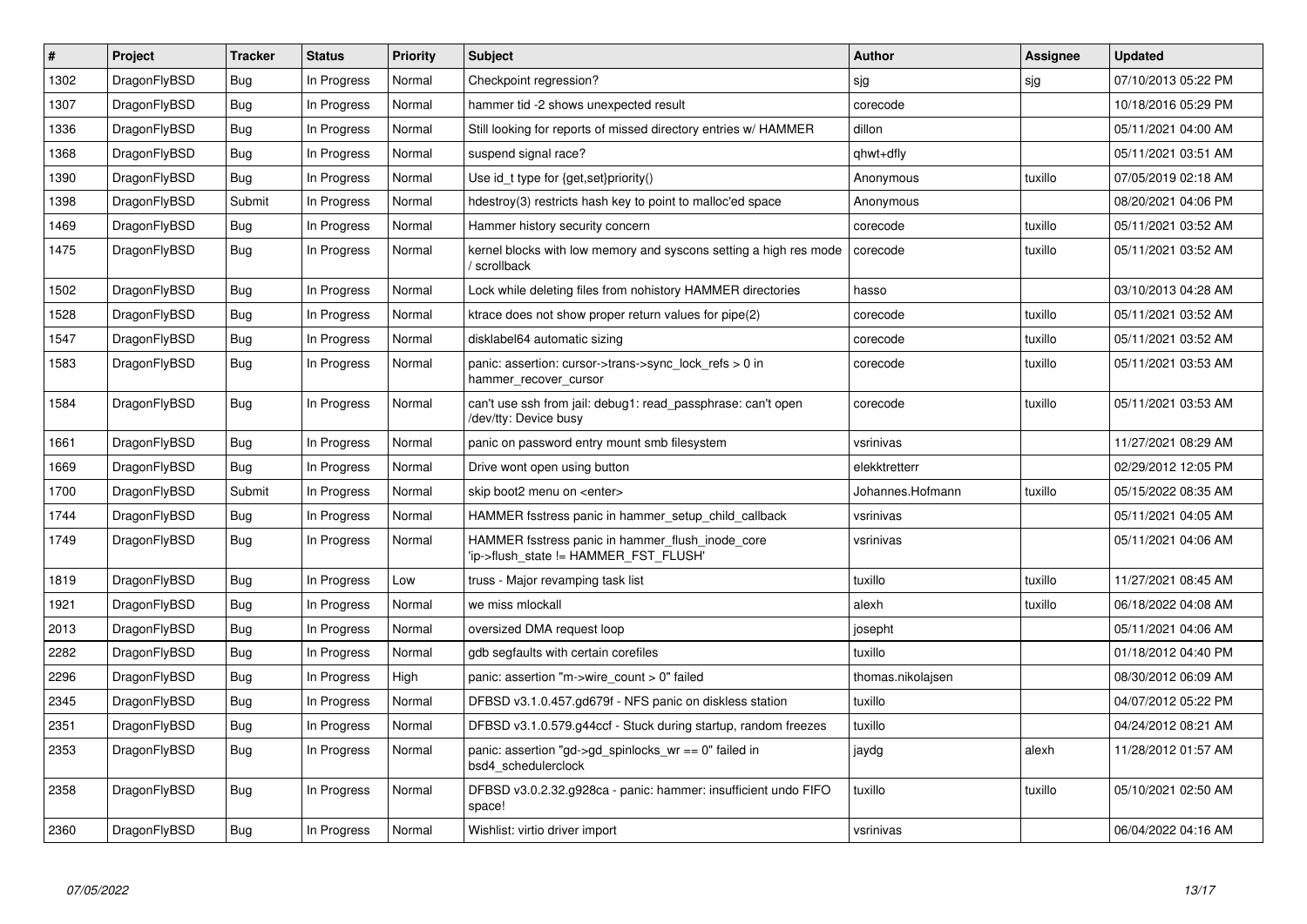| #    | Project      | <b>Tracker</b> | <b>Status</b> | <b>Priority</b> | Subject                                                                                                   | <b>Author</b>     | <b>Assignee</b> | <b>Updated</b>      |
|------|--------------|----------------|---------------|-----------------|-----------------------------------------------------------------------------------------------------------|-------------------|-----------------|---------------------|
| 2391 | DragonFlyBSD | Bug            | In Progress   | Normal          | System lock with ahci and acpi enabled on ATI RS690 chipset with<br>SMB600 sata controller                | jorisgio          | vadaszi         | 06/03/2015 03:51 PM |
| 2414 | DragonFlyBSD | Bug            | In Progress   | Normal          | Lenovo S10 acpi freeze (not new)                                                                          | davshao           |                 | 05/11/2021 04:13 AM |
| 2499 | DragonFlyBSD | <b>Bug</b>     | In Progress   | Urgent          | DRAGONFLY 3 2 lockd not responding correctly                                                              | Nerzhul           |                 | 01/22/2013 12:47 PM |
| 2549 | DragonFlyBSD | Bug            | In Progress   | Normal          | netgraph7: Kernel page fault.                                                                             | russiane39        | nant            | 05/10/2013 11:20 PM |
| 2631 | DragonFlyBSD | <b>Bug</b>     | In Progress   | Low             | Verify library versioning current with full package build and switch it<br>on (after publishing packages) | tuxillo           |                 | 05/11/2021 04:06 AM |
| 2731 | DragonFlyBSD | Bug            | In Progress   | Normal          | Screen full of random colors when starting Xorg with Intel Haswell<br>HD Graphics P4600                   | ikatzmaier        |                 | 11/12/2014 04:08 PM |
| 2797 | DragonFlyBSD | Bug            | In Progress   | Low             | vkernels with & without machdep.pmap_mmu_optimize                                                         | yellowrabbit2010  |                 | 11/27/2021 08:06 AM |
| 2819 | DragonFlyBSD | <b>Bug</b>     | In Progress   | Normal          | Random micro system freezes after a week of uptime                                                        | ftigeot           | dillon          | 08/16/2015 08:46 PM |
| 3011 | DragonFlyBSD | <b>Bug</b>     | In Progress   | Normal          | dragonfly/sys/dev/netif/re/re.c: suspicious code?                                                         | dcb               |                 | 07/29/2017 01:26 AM |
| 3021 | DragonFlyBSD | Bug            | In Progress   | Normal          | sys/dev/drm/i915/i915_gem_stolen.c:115]: (error) Signed integer<br>overflow for expression '65535<<20'    | dcb               |                 | 04/11/2017 12:46 PM |
| 3028 | DragonFlyBSD | Bug            | In Progress   | Normal          | installer: confusion of set/get disk encryption passphrase dialogs                                        | liweitianux       | tuxillo         | 06/03/2022 05:13 PM |
| 3031 | DragonFlyBSD | Submit         | In Progress   | Normal          | Update drm/radeon to Linux 4.7.10 as much as possible                                                     | davshao           | ftigeot         | 08/19/2021 12:33 PM |
| 3089 | DragonFlyBSD | <b>Bug</b>     | In Progress   | Normal          | vtnet(4) - disable TCP checksum offload by default                                                        | jlane             | vadaszi         | 05/11/2021 04:14 AM |
| 3111 | DragonFlyBSD | Bug            | In Progress   | High            | Mouse lags every second heavily under X11                                                                 | mneumann          |                 | 12/12/2017 09:46 PM |
| 3113 | DragonFlyBSD | <b>Bug</b>     | In Progress   | Urgent          | Booting vKernel fails due being out of swap space                                                         | tcullen           |                 | 05/11/2021 04:14 AM |
| 3145 | DragonFlyBSD | Submit         | In Progress   | Normal          | Update libelf to FreeBSD 12 current and build as base library usable<br>by ports                          | davshao           | tuxillo         | 08/20/2021 03:58 PM |
| 3160 | DragonFlyBSD | Submit         | In Progress   | Normal          | State the implementation difference in pkill/pgrep manual                                                 | sevan             | tuxillo         | 06/03/2022 05:15 PM |
| 3269 | DragonFlyBSD | <b>Bug</b>     | In Progress   | Normal          | Is double-buffer'd buf still required by HAMMER2 ?                                                        | tkusumi           |                 | 05/12/2021 04:09 PM |
| 3295 | DragonFlyBSD | <b>Bug</b>     | In Progress   | Normal          | Adapt devel/libvirt for nvmm                                                                              | tuxillo           | tuxillo         | 11/03/2021 04:56 PM |
| 3299 | DragonFlyBSD | <b>Bug</b>     | In Progress   | Normal          | DragonFlyBSD reports utterly wrong uptime (most of the time, right<br>after booting in)                   | adrian            |                 | 11/11/2021 01:43 PM |
| 3310 | DragonFlyBSD | Bug            | In Progress   | Normal          | NVMM+QEMU fail to boot with UEFI: Mem Assist Failed<br>[gpa=0xfffffff0]                                   | liweitianux       |                 | 01/11/2022 03:22 PM |
| 3317 | DragonFlyBSD | Bug            | In Progress   | Normal          | Network vtnet0 not working on Hetzner cloud                                                               | mneumann          |                 | 06/18/2022 03:55 AM |
| 3318 | DragonFlyBSD | <b>Bug</b>     | In Progress   | Normal          | Segmenation fault when a process resumed with checkpt exits                                               | zabolekar         | tuxillo         | 06/18/2022 08:24 AM |
| 243  | DragonFlyBSD | Bug            | Feedback      | Normal          | weird behavior in the shell                                                                               | swildner          |                 | 05/31/2022 02:51 PM |
| 285  | DragonFlyBSD | <b>Bug</b>     | Feedback      | Low             | interrupt latency with re without ip address configured                                                   | thomas.nikolajsen |                 | 02/20/2014 10:30 AM |
| 293  | DragonFlyBSD | <b>Bug</b>     | Feedback      | Low             | Various updates to the handbook                                                                           | victor            | victor          | 03/10/2013 04:46 AM |
| 385  | DragonFlyBSD | <b>Bug</b>     | Feedback      | Low             | Mail archive address removal                                                                              | justin            | justin          | 03/09/2013 11:24 AM |
| 570  | DragonFlyBSD | <b>Bug</b>     | Feedback      | Normal          | 1.8.x: ACPI problems                                                                                      | qhwt+dfly         |                 | 06/02/2014 03:45 AM |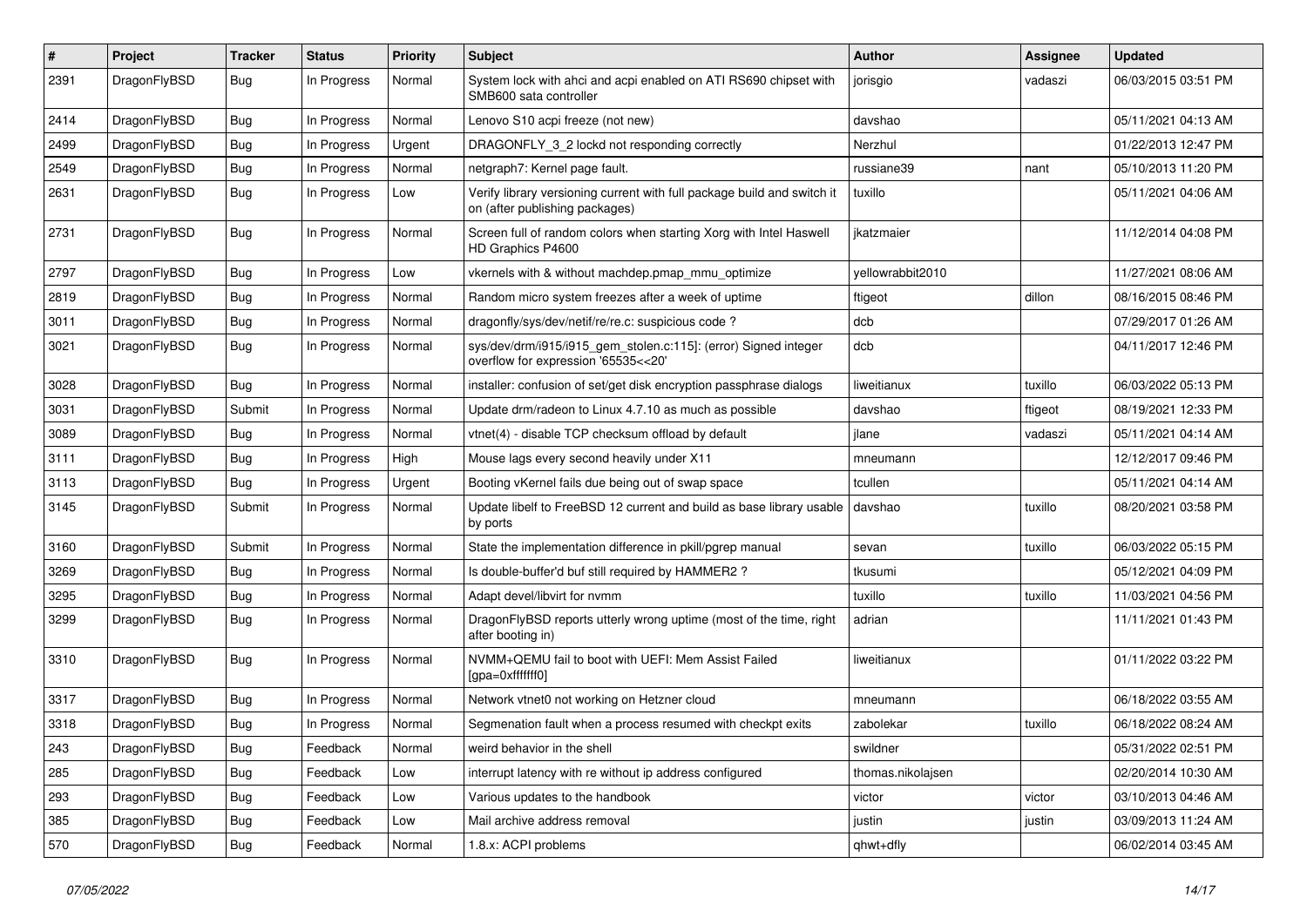| #    | Project      | <b>Tracker</b> | <b>Status</b> | <b>Priority</b> | Subject                                                                                                                                                   | <b>Author</b>  | <b>Assignee</b> | <b>Updated</b>      |
|------|--------------|----------------|---------------|-----------------|-----------------------------------------------------------------------------------------------------------------------------------------------------------|----------------|-----------------|---------------------|
| 806  | DragonFlyBSD | Bug            | Feedback      | Normal          | boot error on MacBook                                                                                                                                     | tralamazza     |                 | 06/04/2022 05:28 AM |
| 846  | DragonFlyBSD | <b>Bug</b>     | Feedback      | Normal          | USB bugs:usb mouse can't used!                                                                                                                            | frankning      |                 | 01/15/2015 08:36 AM |
| 847  | DragonFlyBSD | Bug            | Feedback      | Normal          | processes getting stuck on mount point                                                                                                                    | corecode       | tuxillo         | 05/11/2021 03:50 AM |
| 901  | DragonFlyBSD | Bug            | Feedback      | Normal          | route show needs to get data from all cpus                                                                                                                | corecode       | tuxillo         | 05/11/2021 03:50 AM |
| 911  | DragonFlyBSD | Bug            | Feedback      | Normal          | kldload/kernel linker can exceed malloc reserve and panic system                                                                                          | corecode       | tuxillo         | 05/11/2021 03:51 AM |
| 979  | DragonFlyBSD | Bug            | Feedback      | Normal          | Failure-prone USB mass storage (SB600? msdosfs? CAM?)                                                                                                     | floid          |                 | 01/15/2015 08:38 AM |
| 1101 | DragonFlyBSD | Bug            | Feedback      | Normal          | ohci related panic                                                                                                                                        | polachok       |                 | 05/11/2021 04:00 AM |
| 1127 | DragonFlyBSD | Bug            | Feedback      | Low             | cdrom drive not detected                                                                                                                                  | tgr            | corecode        | 01/15/2015 08:55 AM |
| 1144 | DragonFlyBSD | Bug            | Feedback      | Normal          | Incorrect clock under KVM                                                                                                                                 | msylvan        |                 | 03/09/2013 01:17 PM |
| 1249 | DragonFlyBSD | Bug            | Feedback      | Normal          | panic: ffs vfree: freeing free inode                                                                                                                      | rumcic         |                 | 03/10/2013 05:13 AM |
| 1250 | DragonFlyBSD | Bug            | Feedback      | Normal          | Panic upon plugging an USB flash drive into the machine                                                                                                   | rumcic         |                 | 03/10/2013 05:17 AM |
| 1282 | DragonFlyBSD | Bug            | Feedback      | Normal          | panic (trap 12) when booting SMP kernel on Atom 330 (dual core)                                                                                           | tomaz.borstnar |                 | 05/11/2021 04:00 AM |
| 1287 | DragonFlyBSD | Bug            | Feedback      | Normal          | altg configuration doesn't work                                                                                                                           | corecode       | tuxillo         | 05/11/2021 03:51 AM |
| 1330 | DragonFlyBSD | <b>Bug</b>     | Feedback      | Normal          | Hammer, usb disk, SYNCHRONIZE CACHE failure                                                                                                               | josepht        |                 | 06/02/2014 04:56 AM |
| 1332 | DragonFlyBSD | Bug            | Feedback      | Normal          | DFBSD 2.2 - Booting usbcdrom/usbsticks on thinkpad hangs on<br>"BTX Halted"                                                                               | tuxillo        |                 | 05/11/2021 04:00 AM |
| 1387 | DragonFlyBSD | <b>Bug</b>     | Feedback      | Normal          | zero-size malloc and ps: kvm getprocs: Bad address                                                                                                        | qhwt+dfly      |                 | 05/11/2021 04:00 AM |
| 1397 | DragonFlyBSD | Bug            | Feedback      | Normal          | jobs -I output inconsistency when called from script                                                                                                      | Anonymous      | tuxillo         | 05/15/2022 05:07 AM |
| 1411 | DragonFlyBSD | <b>Bug</b>     | Feedback      | Normal          | Burning doesn't work with ahci(4)                                                                                                                         | hasso          | dillon          | 05/11/2021 04:00 AM |
| 1428 | DragonFlyBSD | <b>Bug</b>     | Feedback      | Low             | POSIX.1e implementation is too old                                                                                                                        | hasso          | tuxillo         | 05/11/2021 04:00 AM |
| 1429 | DragonFlyBSD | <b>Bug</b>     | Feedback      | Normal          | vkernel bug - "mfree: m->m_nextpkt != NULL"                                                                                                               | dillon         |                 | 05/11/2021 04:00 AM |
| 1448 | DragonFlyBSD | Bug            | Feedback      | Normal          | panic: assertion: _tp->tt_msg->tt_cpuid == mycpuid in<br>tcp_callout_active tcp_output tcp_usr_send netmsg_pru_send<br>netmsg_service tcpmsg_service_loop | dillon         |                 | 05/11/2021 04:00 AM |
| 1454 | DragonFlyBSD | Bug            | Feedback      | Normal          | Unable to boot from external USB DVD drive                                                                                                                | elekktretterr  |                 | 05/11/2021 04:01 AM |
| 1456 | DragonFlyBSD | Bug            | Feedback      | Normal          | Microsoft wireless desktop problems                                                                                                                       | elekktretterr  |                 | 01/15/2015 08:34 AM |
| 1481 | DragonFlyBSD | <b>Bug</b>     | Feedback      | Normal          | panic: assertion: kva p(buf) in soopt from kbuf (after ipfw pipe<br>show, 2.2.1-R)                                                                        | combiner       |                 | 05/11/2021 04:01 AM |
| 1486 | DragonFlyBSD | Bug            | Feedback      | Normal          | Interrupt storm related to SATA DVD device                                                                                                                | hasso          |                 | 05/11/2021 04:01 AM |
| 1489 | DragonFlyBSD | <b>Bug</b>     | Feedback      | Normal          | panic: ufs dirbad: bad dir                                                                                                                                | rumcic         |                 | 03/10/2013 04:34 AM |
| 1521 | DragonFlyBSD | <b>Bug</b>     | Feedback      | Normal          | amd64 2.4 livecd won't mount root at boot                                                                                                                 | bolapara       |                 | 01/28/2018 03:45 AM |
| 1560 | DragonFlyBSD | <b>Bug</b>     | Feedback      | Normal          | Unable to modify partition table on ThinkPad T61p during install                                                                                          | rehsack        |                 | 01/15/2015 08:57 AM |
| 1563 | DragonFlyBSD | Bug            | Feedback      | Normal          | reset(1) doesn't reset terminal to the defaults                                                                                                           | hasso          |                 | 03/10/2013 04:17 AM |
| 1577 | DragonFlyBSD | <b>Bug</b>     | Feedback      | Normal          | panic: assertion: leaf->base.obj_id == ip->obj_id in<br>hammer_ip_delete_range                                                                            | qhwt+dfly      |                 | 05/11/2021 04:01 AM |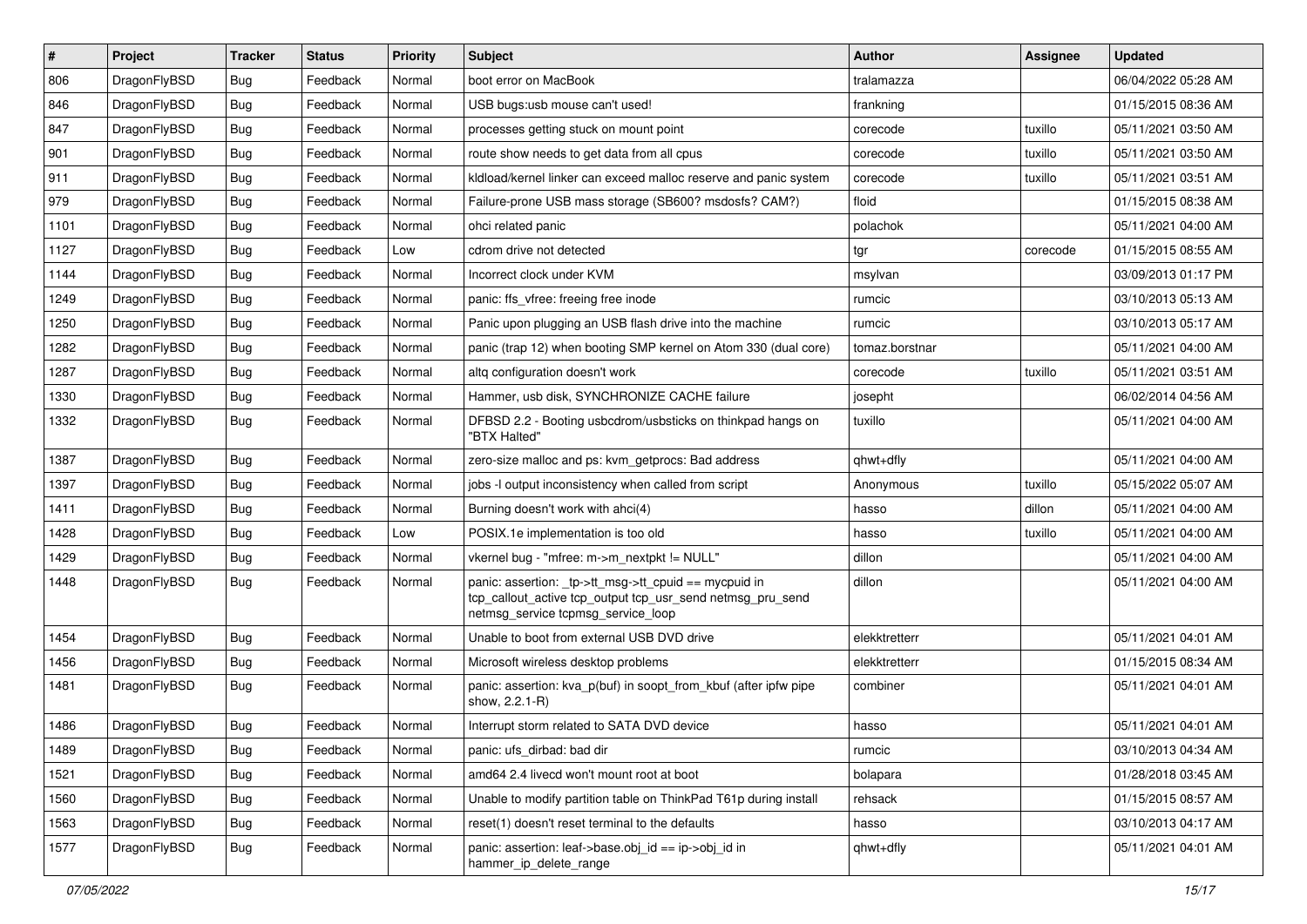| $\pmb{\#}$ | Project      | <b>Tracker</b> | <b>Status</b> | <b>Priority</b> | Subject                                                                                         | Author           | Assignee | <b>Updated</b>      |
|------------|--------------|----------------|---------------|-----------------|-------------------------------------------------------------------------------------------------|------------------|----------|---------------------|
| 1579       | DragonFlyBSD | Bug            | Feedback      | Normal          | dfly 2.4.1 does not like HP DL360G4p and Smart Array 6400 with<br>MSA <sub>20</sub>             | tomaz.borstnar   | tuxillo  | 06/02/2014 02:44 PM |
| 1580       | DragonFlyBSD | Bug            | Feedback      | Normal          | Panic (Fatal trap 12: page fault while in kernel mode) while playing<br>with pf and netif names | rumcic           |          | 12/21/2018 01:21 AM |
| 1587       | DragonFlyBSD | Bug            | Feedback      | Normal          | can't gdb across fork                                                                           | corecode         | tuxillo  | 05/11/2021 03:54 AM |
| 1591       | DragonFlyBSD | Bug            | Feedback      | Normal          | Lenovo X301 hangs with AHCI Driver CMD TIMEOUT<br>STS=d0 <bsy></bsy>                            | eocallaghan      |          | 05/11/2021 04:05 AM |
| 1592       | DragonFlyBSD | Bug            | Feedback      | Normal          | AcpiOSUnmapMemory: Warning, deallocation did not track<br>allocation.                           | eocallaghan      |          | 06/02/2014 07:45 AM |
| 1593       | DragonFlyBSD | Bug            | Feedback      | Normal          | panic: assertion: $\cosh = a$ p->ap err $\cosh$ in ahci put err $\cosh$                         | ftigeot          | ftigeot  | 05/15/2022 05:09 AM |
| 1613       | DragonFlyBSD | <b>Bug</b>     | Feedback      | Normal          | USB Keyboard not working on master                                                              | elekktretterr    |          | 05/11/2021 04:05 AM |
| 1618       | DragonFlyBSD | Bug            | Feedback      | Normal          | collision for 'struct pmap' when using RPC and <sys user.h=""></sys>                            | carenas          |          | 05/11/2021 04:05 AM |
| 1668       | DragonFlyBSD | <b>Bug</b>     | Feedback      | Normal          | Power button not working                                                                        | elekktretterr    |          | 03/10/2013 06:22 AM |
| 1672       | DragonFlyBSD | <b>Bug</b>     | Feedback      | Normal          | panic (trap 12) around btree search() in 2.4.1-RELEASE                                          | floid            |          | 01/19/2015 03:36 AM |
| 1717       | DragonFlyBSD | Bug            | Feedback      | Normal          | HAMMER panic in hammer_cursor_down()                                                            | josepht1         |          | 05/11/2021 04:05 AM |
| 1718       | DragonFlyBSD | <b>Bug</b>     | Feedback      | Normal          | IDE disk drive not detected by x86 64 2.6.1 Live CD                                             | bcox             |          | 11/27/2021 08:25 AM |
| 1727       | DragonFlyBSD | <b>Bug</b>     | Feedback      | Normal          | CD boot panic (2.6.1) (usb?)                                                                    | kiril            |          | 05/15/2022 05:10 AM |
| 1745       | DragonFlyBSD | <b>Bug</b>     | Feedback      | Normal          | kmalloc panic                                                                                   | josepht          |          | 05/11/2021 04:05 AM |
| 1824       | DragonFlyBSD | <b>Bug</b>     | Feedback      | Normal          | kernel panic, x86, 2.7.3.859.ge5104                                                             | akirchhoff135014 |          | 03/10/2013 07:49 AM |
| 1831       | DragonFlyBSD | Bug            | Feedback      | High            | HAMMER "malloc limit exceeded" panic                                                            | eocallaghan      | dillon   | 06/04/2022 04:38 AM |
| 1860       | DragonFlyBSD | <b>Bug</b>     | Feedback      | Normal          | Panic while creating UFS fs on vn(4) for initrd                                                 | matthias         |          | 02/29/2012 07:16 AM |
| 2037       | DragonFlyBSD | <b>Bug</b>     | Feedback      | Normal          | Panic Bad link elm while building packages                                                      | ftigeot          | dillon   | 04/21/2011 07:20 AM |
| 2081       | DragonFlyBSD | Bug            | Feedback      | Normal          | Panic on device "detach" / "failure"                                                            | vsrinivas        |          | 02/29/2012 07:11 AM |
| 2090       | DragonFlyBSD | <b>Bug</b>     | Feedback      | Normal          | snd_hda does not support headphone automute                                                     | justin           |          | 03/29/2012 08:03 PM |
| 2100       | DragonFlyBSD | Bug            | Feedback      | Normal          | devfs related panic                                                                             | sepherosa        | alexh    | 07/10/2011 02:29 PM |
| 2288       | DragonFlyBSD | <b>Bug</b>     | Feedback      | Normal          | Random IO performance loss introduced since January 1st                                         | lentferj         |          | 01/23/2013 04:21 PM |
| 2347       | DragonFlyBSD | <b>Bug</b>     | Feedback      | High            | Hammer PFSes destroy does not give back full space allocated to<br><b>PFS</b>                   | sgeorge          |          | 07/19/2012 01:11 AM |
| 2396       | DragonFlyBSD | Bug            | Feedback      | High            | Latest 3.1 development version core dumps while destroying master<br><b>PFS</b>                 | sgeorge          |          | 01/23/2013 04:10 PM |
| 2438       | DragonFlyBSD | Submit         | Feedback      | Normal          | <b>TRIM</b> fixes                                                                               | Anonymous        | tuxillo  | 05/11/2021 03:45 AM |
| 2459       | DragonFlyBSD | <b>Bug</b>     | Feedback      | Normal          | apic problems with HP Probook 4510s                                                             | thowe            |          | 11/27/2021 08:22 AM |
| 2556       | DragonFlyBSD | <b>Bug</b>     | Feedback      | Normal          | DragonFly v3.5.0.81.gd3479 - Process signal weirdness                                           | tuxillo          |          | 12/17/2013 03:48 PM |
| 2617       | DragonFlyBSD | <b>Bug</b>     | Feedback      | Normal          | Possible issue with wireless mouse on 3.6 release                                               | FilippoMo        |          | 01/14/2015 03:42 PM |
| 2636       | DragonFlyBSD | Bug            | Feedback      | Low             | Add -x flag to iostat (a la solaris)                                                            | tuxillo          |          | 05/11/2021 04:07 AM |